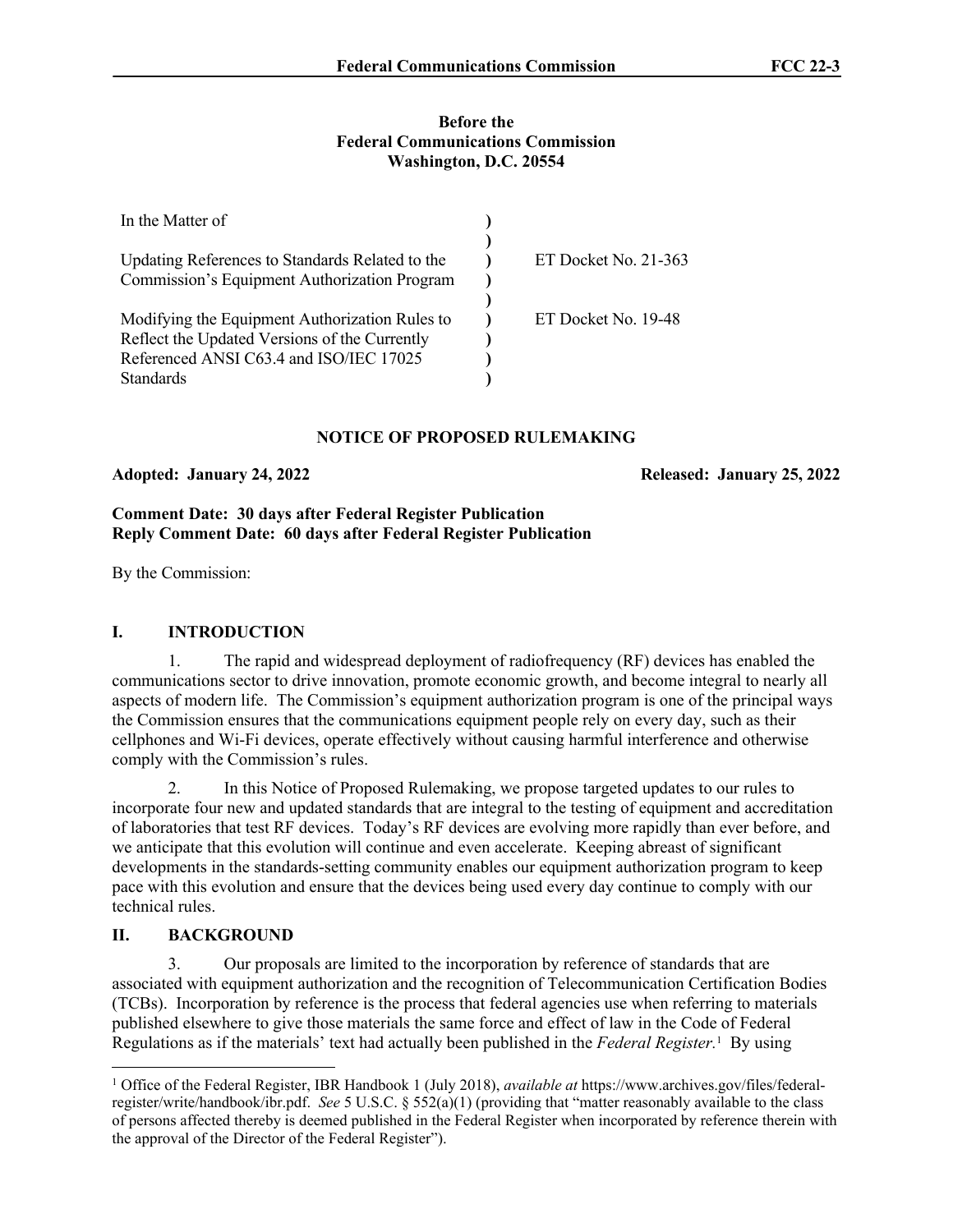incorporation by reference, we are able to give effect to technical instructions, testing methodologies, and other process documents that are developed and owned by standards development organizations. Referencing these documents in our rules substantially reduces the volume of material that we otherwise would have to publish in the *Federal Register* and the Code of Federal Regulations. It also permits us to more efficiently implement future standards updates. Once we have completed any necessary notice-andcomment rulemaking proceedings and applied our agency expertise to ensure that any standards we adopt are sound and appropriate, we need only update the references to the standards in our rules.

# **A. Equipment authorization**

4. Section 302 of the Communications Act of 1934, as amended (the Act), authorizes the Commission to make reasonable regulations governing the interference potential of devices that emit RF energy and can cause harmful interference to radio communications.<sup>2</sup> The Commission generally implements this authority by establishing technical rules for RF devices.<sup>3</sup> One of the primary ways in which the Commission ensures compliance with the technical rules is through the equipment authorization program for RF devices, procedures for which are codified in part 2 of our rules.<sup>4</sup> The Office of Engineering and Technology (OET) administers the day-to-day operation of the equipment authorization program.<sup>5</sup>

5. Part 2 of the Commission's rules provides two different approval procedures for RF devices subject to equipment authorization—certification and Supplier's Declaration of Conformity (SDoC).<sup>6</sup> Certification is a more rigorous approval process for RF devices with the greatest potential to cause harmful interference to other radio operations. A grant of certification is an equipment authorization issued by an FCC-recognized TCB based on an evaluation of the supporting documentation and test data submitted to the TCB.<sup>7</sup> SDoC allows a device to be marketed on the basis of testing performed in accordance with a Commission-approved methodology by the manufacturer, assembler, importer, or seller itself without the need to submit an application to a TCB.<sup>8</sup> While both processes involve laboratory testing to demonstrate compliance with Commission requirements, testing associated with certification must be performed by an FCC-recognized accredited testing laboratory.<sup>9</sup>

6. Additionally, part 68 of the Commission's rules sets forth requirements to ensure that terminal equipment can be connected to the telephone network without harming its functioning and for the compatibility of hearing aids and land-line telephones so as to ensure that, to the fullest extent made possible by technology and medical science, people with hearing loss have equal access to

6 47 CFR § 2.901.

- 7 47 CFR § 2.907.
- 8 47 CFR § 2.906.
- $947$  CFR § 2.948(a).

<sup>2</sup> 47 U.S.C. § 302a(a).

<sup>&</sup>lt;sup>3</sup> For example, part 15 of the Commission's rules sets forth the technical requirements for unlicensed devices; parts 22, 24, and 27 set forth the technical requirements for transmitters used in various commercial mobile radio services; and part 90 specifies the technical requirements for transmitters used in the private land mobile radio services. *See* 47 CFR parts 15, 22, 24, 27, and 90, respectively.

<sup>4</sup> *See* 47 CFR part 2 subpart J.

<sup>5</sup> *See* 47 CFR § 0.241(b) (delegating such authority to OET). As part of its administration of the equipment authorization rules, OET has developed a substantial body of supplemental guidance that is available via public notices and in our online Knowledge Database (KDB). Links to all of these can be found at the OET Laboratory Division's Equipment Authorization Page, [https://www.fcc.gov/engineering-technology/laboratory](https://www.fcc.gov/engineering-technology/laboratory-division/general/equipment-authorization)[division/general/equipment-authorization;](https://www.fcc.gov/engineering-technology/laboratory-division/general/equipment-authorization) and the Knowledge Database webpage: [http://www.fcc.gov/labhelp.](http://www.fcc.gov/labhelp)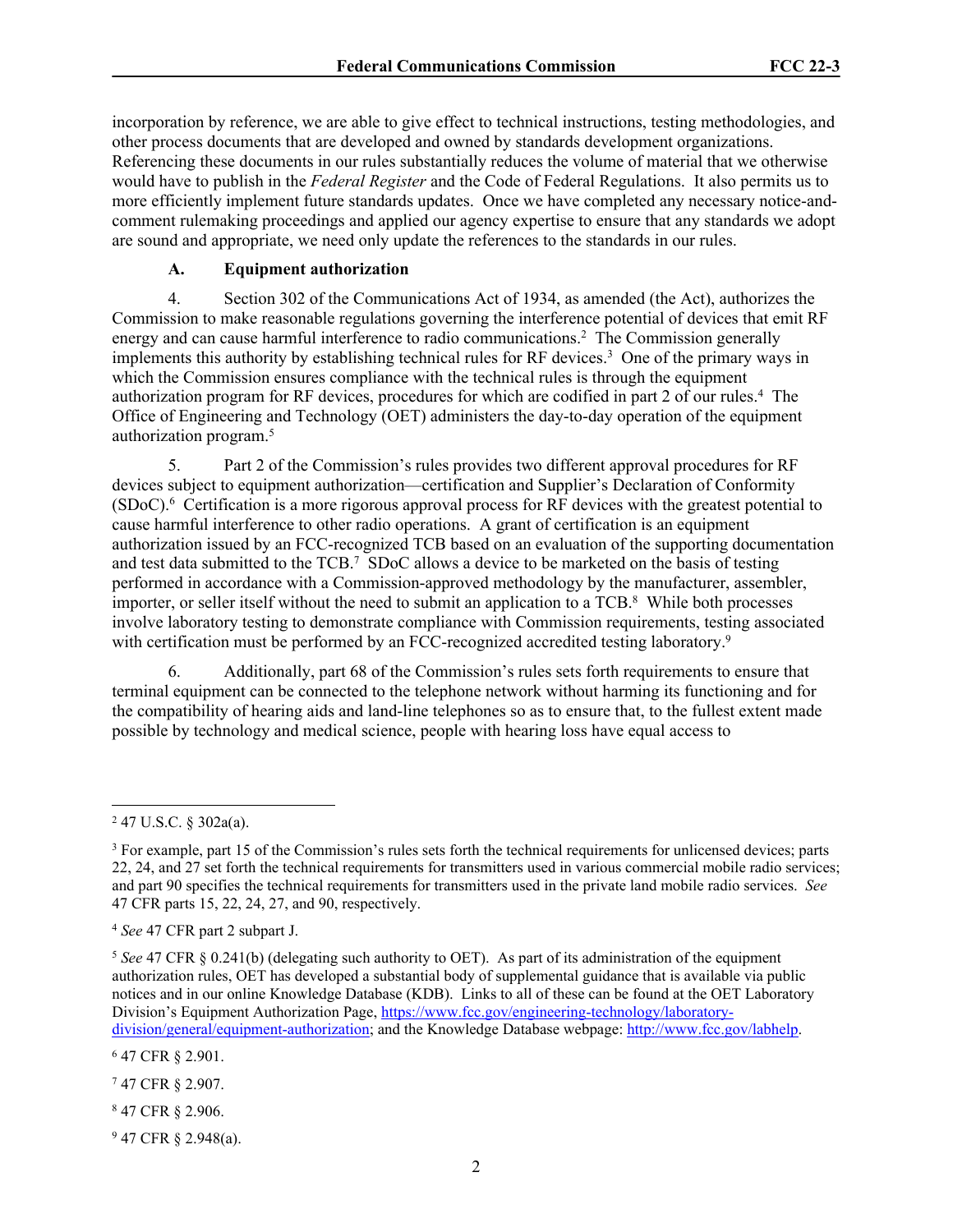communications services.<sup>10</sup> In furtherance of these goals, part 68 includes unique, but similar rules related to equipment approval, TCB review, and laboratory testing.<sup>11</sup>

#### **B. Standards**

7. The Commission's equipment authorization rules incorporate by reference various standards<sup>12</sup> that have been established by standards-setting bodies including, but not limited to, the American National Standards Institute, Accredited Standards Committee (ASC) C63;13 the International Organization for Standardization; and the International Electrotechnical Commission.14 Incorporating external standards within the Commission's rules has been a longstanding practice that reflects our desire, where appropriate, to harmonize the rules with international standards and aligns the Commission's rules with general federal agency guidance which urges government agencies to use industry developed standards rather than develop their own.<sup>15</sup>

#### **1. Measurement standards and laboratory testing procedures.**

8. Compliance testing is central to the equipment authorization program. Section 2.947 of the Commission's rules requires test data be measured in accordance with one of three types of standards and measurement procedures, including "[t]hose acceptable to the Commission and published by national engineering societies such as the Electronic Industries Association, the Institute of Electrical and Electronic[s] Engineers, Inc., and the American National Standards Institute."<sup>16</sup> Accordingly, we have incorporated by reference such standards into our rules when appropriate; use of these standards is intended to ensure the integrity of the measurement data associated with an equipment authorization. For example, certification applications for unlicensed part  $15^{17}$  intentional radiators<sup>18</sup> must include compliance measurement data that was obtained in accordance with the procedures specified in ANSI C63.10-2013, "American National Standard of Procedures for Compliance Testing of Unlicensed

<sup>12</sup> *See*, *e.g.*, 47 CFR §§ 2.910, 2.950, 15.38.

<sup>16</sup> 47 CFR § 2.947(a)(2).

<sup>18</sup> An intentional radiator is a device that intentionally generates and emits radio frequency energy by radiation or induction. 47 CFR § 15.3(o).

<sup>&</sup>lt;sup>10</sup> *See* 47 CFR § 68.1. Terminal equipment is defined as communications equipment located on customer premises at the end of a communications link, used to permit the stations involved to accomplish the provision of telecommunications or information services. 47 CFR § 68.3.

<sup>11</sup> 47 CFR part 68 subpart D.

<sup>13</sup> American National Standards Institute, Accredited Standards Committee C63 (ASC C63) is a standards organization that is responsible for developing electromagnetic compatibility (EMC) measurement standards and testing procedures. ASC C63's standards are published by the American National Standards Institute under the ANSI nomenclature. The Commission's rules have referenced various versions of ASC C63-originated standards for more than a quarter century.

<sup>14</sup> The International Organization for Standardization (ISO) is an independent, non-governmental international organization that develops voluntary international standards, see <https://www.iso.org/home.html>. The International Electrotechnical Commission (IEC) develops international standards for all electrical, electronic, and related technologies. *See* [https://www.iec.ch.](https://www.iec.ch)

<sup>15</sup> *See, e.g., Procedure for measuring electromagnetic emissions from digital devices*, GEN Docket No. 89–44, Further Notice of Proposed Rulemaking, 6 FCC Rcd 600, 601, paras.7-8 (1991). *See also* OMB Circular A-119, Federal Participation in the Development and Use of Voluntary Consensus Standards and in Conformity Assessment Activities (updated Jan. 27, 2016), *available at* https://www.whitehouse.gov/omb/information-foragencies/circulars/.

<sup>&</sup>lt;sup>17</sup> Part 15 compliant devices may be used without an individual Commission-issued radio license.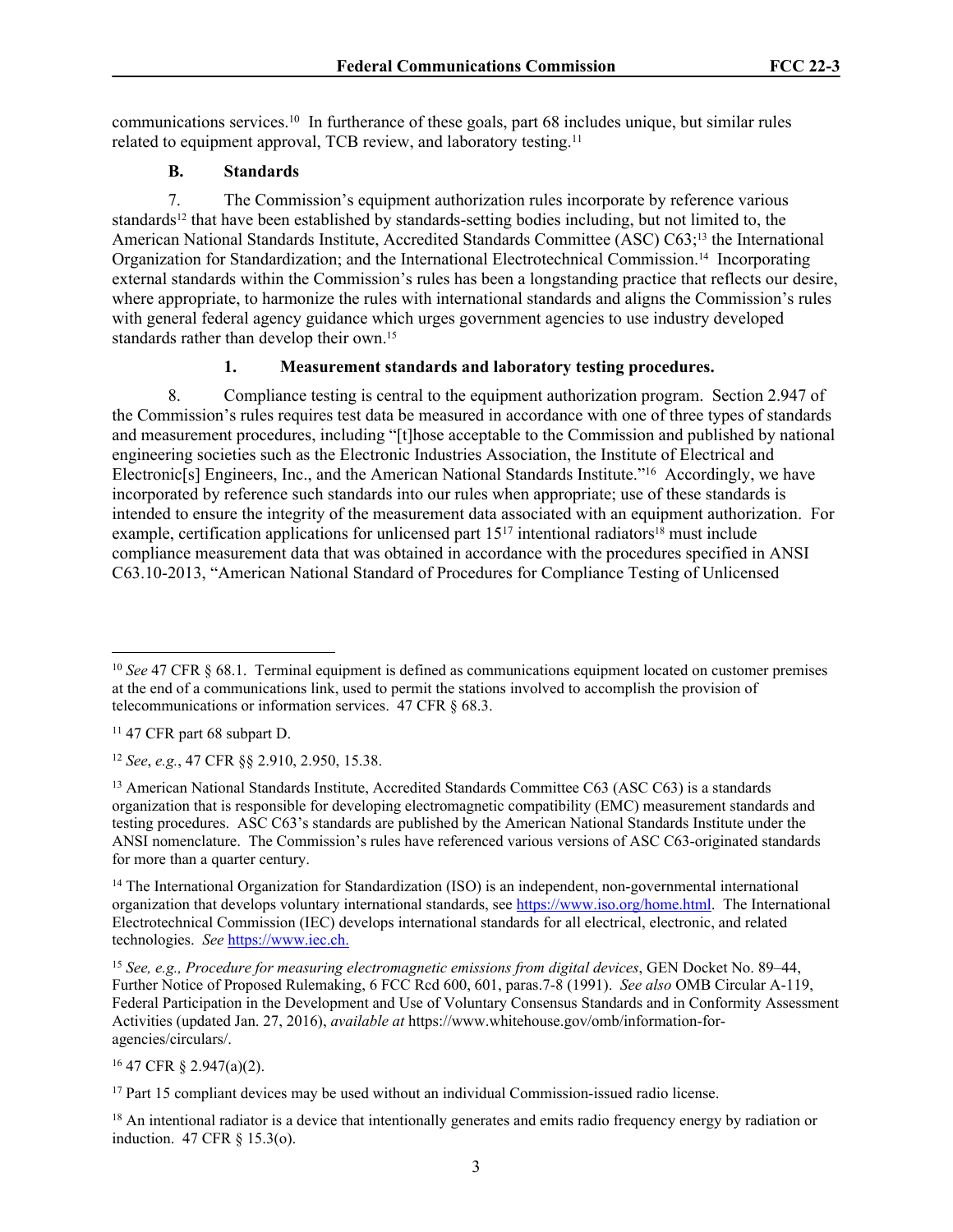Wireless Devices" (C63.10).<sup>19</sup> Other part 15 devices that are not designed to purposely transmit RF energy, unintentional radiators,<sup>20</sup> must be tested under procedures specified in ANSI C63.4-2014: "American National Standard for Methods of Measurement of Radio-Noise Emissions from Low-Voltage Electrical and Electronic Equipment in the Range of 9 kHz to 40 GHz" (C63.4).<sup>21</sup> In addition to measurement procedures, portions of C63.4 specify particular requirements for the characteristics of test sites that are referenced in our rules.22 Specifically, these "test site validation" requirements are premised on the assumption that an open area test site provides the best conditions for field strength measurements of radiated emissions and "[t]est sites other than open area test sites may be employed if they are properly calibrated so that the measurement results correspond to what would be obtained from an open area test site."<sup>23</sup>

### **2. Accreditation standards.**

9. Compliance testing data associated with an application for certification must be obtained from a testing laboratory that has been accredited in accordance with the Commission's rules.<sup>24</sup> Accreditation of test laboratories is currently based on the International Organization for Standardization/International Electrotechnical Commission (ISO/IEC) Standard 17025:2005(E), "General requirements for the competence of testing and calibration laboratories" (ISO 17025)*,* and on the FCC requirements.25 It is the responsibility of the accreditation body to review the qualifications of a test laboratory's personnel, management systems, and record keeping and reporting practices; to send recognized experts to observe testing at the laboratory; and to verify the testing laboratory's competence to perform tests in accordance with FCC-related measurement procedures. Section 2.949 of the Commission's rules sets forth the requirements for the recognition of laboratory accreditation bodies.<sup>26</sup> An entity seeking to be recognized by the Commission as an accreditation body for test laboratories must demonstrate that it complies with applicable ISO and IEC standards and that it is competent in assessing test laboratories to perform measurements in support of the applicable FCC technical regulations.27 The ISO/IEC standard currently used by the FCC for recognizing accreditation bodies is ISO/IEC 17011:2004(E), "Conformity assessment — General requirements for accreditation bodies accrediting conformity assessment bodies" (ISO:17011).<sup>28</sup>

#### **III. DISCUSSION**

10. In response to advancements in technologies and measurement capabilities, standards bodies periodically update their standards or adopt new standards to reflect best practices. Our proposals

- <sup>26</sup> 47 CFR § 2.949.
- <sup>27</sup> 47 CFR § 2.949.

<sup>19</sup> 47 CFR §§ 2.1041(a), 15.31(a)(3). The Commission references ANSI C63.26-2015, "American National Standard of Procedures for Compliance Testing of Transmitters Used in Licensed Radio Services" for acceptable testing procedures for RF devices used in association with a Commission-issued license and it will also consider testing performed under other procedures specified by OET or other national scientific or engineering groups. 47 CFR §§ 2.1041(b), 2.947.

 $20$  An unintentional radiator is a device that intentionally generates radio frequency energy for use within the device, or that sends radio frequency signals by conduction to associated equipment via connecting wiring, but which is not intended to emit RF energy by radiation or induction. 47 CFR  $\S$  15.3(z).

 $21$  47 CFR §§ 2.1041(a), 15.31(a)(4).

 $22$  47 CFR §§ 2.910(c)(1), 2.948(d).

<sup>23</sup> *See* 47 CFR § 15.31(d).

<sup>24</sup> 47 CFR § 2.948(a).

<sup>25</sup> 47 CFR § 2.948(e).

 $28$  47 CFR §§ 2.949(b)(1), 2.910(d)(1).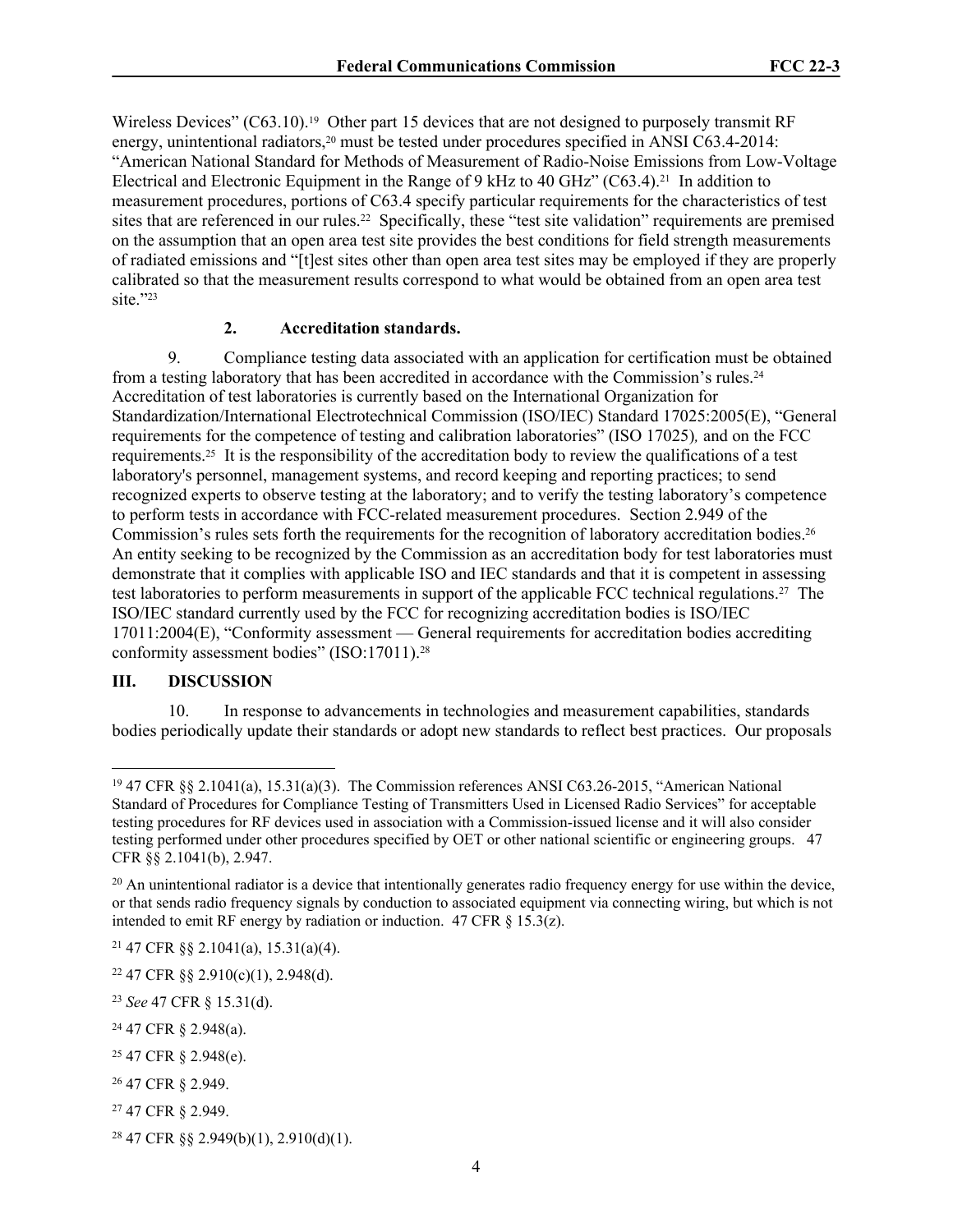here are based on such developments, as further informed by petitions for rulemaking filed with the Commission. Specifically, we address two petitions filed by ASC C63: one seeking to incorporate by reference into our rules a new standard pertaining to test site validation;<sup>29</sup> and one proposing to incorporate by reference a newer version of a currently referenced standard that addresses a variety of compliance testing requirements.<sup>30</sup> We also clarify the status of two standards on which OET previously sought comment.<sup>31</sup> The four standards subject to our proposals are briefly summarized in the table below.

| <b>Standard</b>              | <b>Standard</b><br>being<br>replaced | <b>Proposed</b><br>affected<br>rule<br>sections     | Summary of rationale for proposed change                                                                                                                                                                  |
|------------------------------|--------------------------------------|-----------------------------------------------------|-----------------------------------------------------------------------------------------------------------------------------------------------------------------------------------------------------------|
| C63.25.1:2018                | N/A<br>New standard                  | 2.910<br>2.948                                      | Consolidates qualification and validation procedures<br>for radiated test sites intended for use over various<br>frequency ranges. The C63.25.1 standard included in<br>this proposal covers 1 to 18 GHz. |
| C63.10:2020                  | C63.10:2013                          | 15.31<br>15.38                                      | Addresses changes in technology.                                                                                                                                                                          |
| <b>ISO/IEC</b><br>17011:2017 | 17011:2004                           | 2.910<br>2.948<br>2.949<br>2.950<br>2.960<br>68.160 | Provides more comprehensive requirements for<br>accreditation bodies.                                                                                                                                     |
| <b>ISO/IEC</b><br>17025:2017 | 17025:2005                           | 2.910<br>2.948<br>2.949<br>2.962<br>68.162          | Provides more comprehensive requirements for testing<br>and calibration labs.                                                                                                                             |

# **A. "American National Standard Validation Methods for Radiated Emission Test Sites; 1 GHz to 18 GHz" (C63.25.1)**

11. On March 6, 2020, ASC C63 filed a petition for rulemaking<sup>32</sup> requesting that the Commission incorporate by reference into the test site validation requirements of section 2.948(d) of the Commission's rules the ANSI C63.25.1-2018 standard, titled "American National Standard Validation

<sup>29</sup> Paras. 11-13, *infra.*

<sup>30</sup> Paras. 14-16, *infra.*

<sup>31</sup> Paras. 18-24, *infra. See also Office of Engineering and Technology Seeks Comment on Modifying the Equipment Authorization Rules to Reflect the Updated Versions of the Currently Referenced ANSI C63.4 and ISO/IEC 17025 Standards*, Public Notice, ET Docket No. 19-48, 34 FCC Rcd 1904 (OET 2019) (*Standards Update Notice*).

<sup>&</sup>lt;sup>32</sup> Petition of the American National Standards Institute, Accredited Standards Committee, C63 Requesting adoption of ANSI C63.25.1-2018 into the Commission's Part 2 rules for EMC test site validation from 1 GHz – 18 GHz (filed March 6, 2020) <https://www.fcc.gov/ecfs/filing/10306816406385>(*C63.25.1 Petition*). On March 30, 2020, ASC C63 filed an Erratum correcting the caption as originally filed to properly reflect the 2018 adoption of the standard instead of 2019 as captioned in the original filing.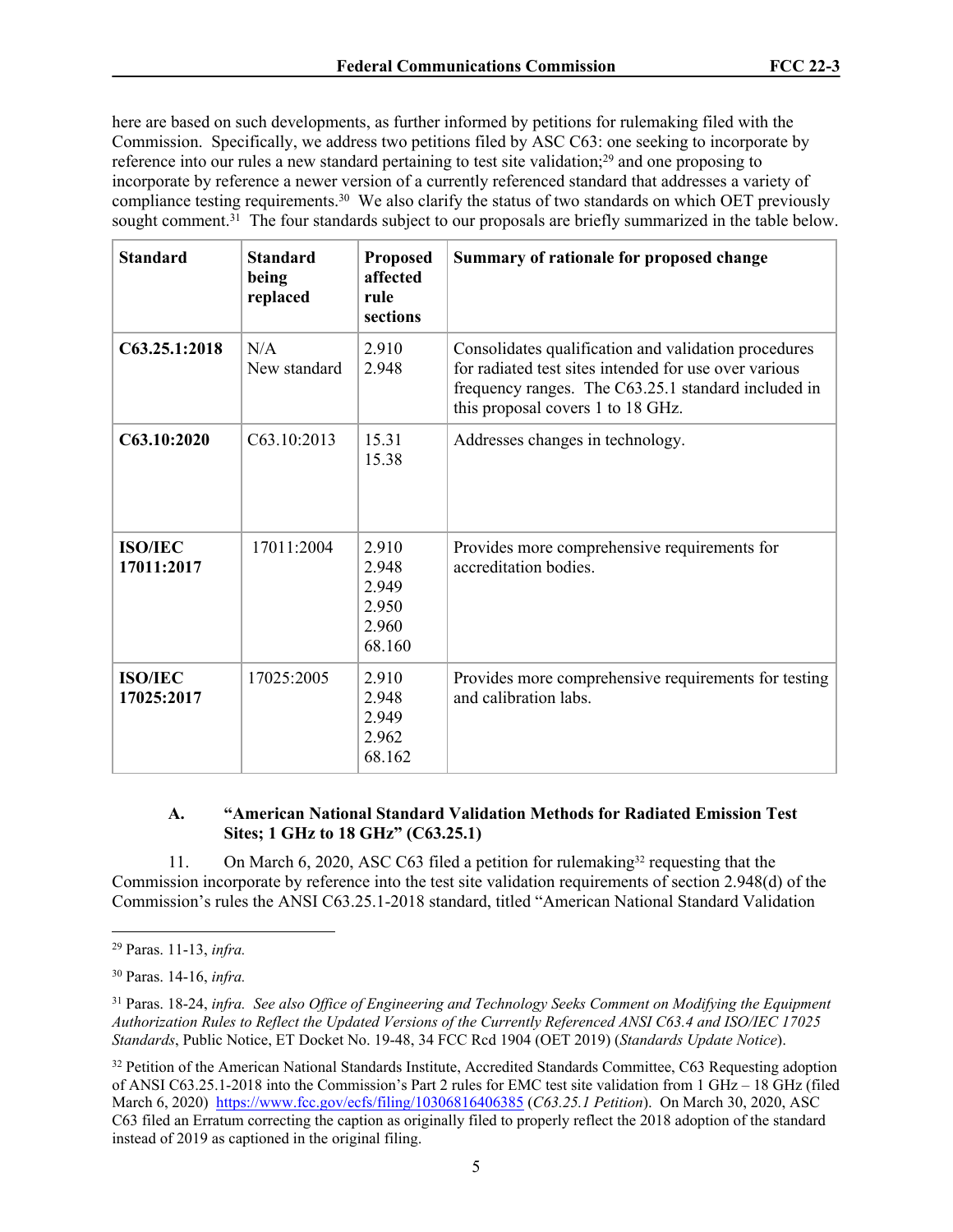Methods for Radiated Emission Test Sites; 1 GHz to 18 GHz" (C63.25.1).<sup>33</sup> Under our current rules, measurement facilities used to make radiated emission measurements from 30 MHz to 1 GHz must comply with the site validation requirements in ANSI C63.4-2014 (clause 5.4.4), and, for radiated emission measurements from 1 GHz to 40 GHz the site validation requirements in ANSI C63.4-2014 (clause 5.5.1 a) 1))<sup>34</sup> apply.<sup>35</sup> ASC C63 asks the Commission to adopt the C63.25.1 standard as an additional option for test site validation of radiated emission measurements from 1 GHz to 18 GHz.<sup>36</sup>

12. ASC C63 describes how the C63.25.1 standard consolidates guidance from existing standards to provide test site validation procedures from 1 GHz to 18 GHz while providing an additional testing methodology.37 For example, the C63.25.1 standard includes a CISPR 16 technique known as the site voltage standing wave ratio (SVSWR) approach to validate test sites for frequencies above 1 GHz, which measures responses between antennas while varying their distances. C63.25.1 also introduces the option of using a new effective test validation method called time domain site validation (TDSV), which ASC C63 says is not yet available or recognized in comparable international standards.<sup>38</sup> ASC C63 states that while TDSV is similar to SVSWR, in that both measure responses between antennas, varying the distance between antennas is not necessary; thus, it asserts, the TDSV method provides a reduction in the sensitivity of test results caused by small test setup changes at higher frequencies where the associated wavelengths are relatively short.<sup>39</sup> Overall, ASC C63 asserts that TDSV improves measurement repeatability, provides additional information on the test site, and "reduces the sensitivity of the test results caused by small test setup changes due to statistical post processing incorporated in the TDSV method," while requiring less time to perform the validation.<sup>40</sup> In short, ASC C63 has described reasons why, even though both SVSWR and TDSV use the same acceptance criterion, parties might want to use the TDSV method.

13. In consideration of ASC C63's request, we propose to incorporate ANSI C63.25.1-2018 into our rules, and to allow this standard to be used for test site validation of radiated emission measurements from 1 GHz to 18 GHz. We tentatively conclude that the availability of this additional option would provide useful options and potential benefits in site validation testing, particularly considering that parties could continue to use the procedures currently described in section 2.948(d) of our rules if they chose to do so. If we adopt this proposal, we tentatively conclude that it is appropriate to incorporate the entire standard by reference. However, we ask whether any procedures or techniques included in ANSI C63.25.1-2018 would not be appropriate for use in the context of demonstrating compliance with the Commission's equipment authorization rules. Commenters in this regard should provide details of their concerns and specifically cite any rule sections for which the new standard may be

<sup>36</sup> *C63.25.1 Petition.*

<sup>38</sup> *Id.* at 3.

<sup>39</sup> *Id.*

<sup>40</sup> *Id.* at 3-4.

<sup>33</sup> *C63.25.1 Petition* at 2.

<sup>34</sup> Which are similar to the site validation criteria called out in CISPR 16-1-4:2010-04.CISPR 16-1-4:2010-04: "Specification for radio disturbance and immunity measuring apparatus and methods—Part 1-4: Radio disturbance and immunity measuring apparatus—Antennas and test sites for radiated disturbance measurements," Edition 3.0, 2010-04 (CISPR 16-1). CISPR is a voluntary standards-making organization under the auspices of the International Electrotechnical Commission (IEC). CISPR is the acronym for Comite International Special des Perturbations Radioelectrique (International Special Committee on Radio Interference). CISPR adopts recommendations for limits and methods of measurement to control radio interference generated by computers and various other devices.

<sup>35</sup> 47 CFR § 2.948(d).

<sup>&</sup>lt;sup>37</sup> *Id.* at 2. ASC C63 states that it expects that future iterations of the C63.25 standard will cover additional frequencies. *Id.* at fn.2 (noting that "[i]n the future, C63.25 will cover test site validations up to 40 GHz. C63.25.2 will cover 30 MHz to 1 GHz; C63.25.3 will cover 9 kHz to 30 MHz; and C63.25.4 will cover 18 to 40 GHz").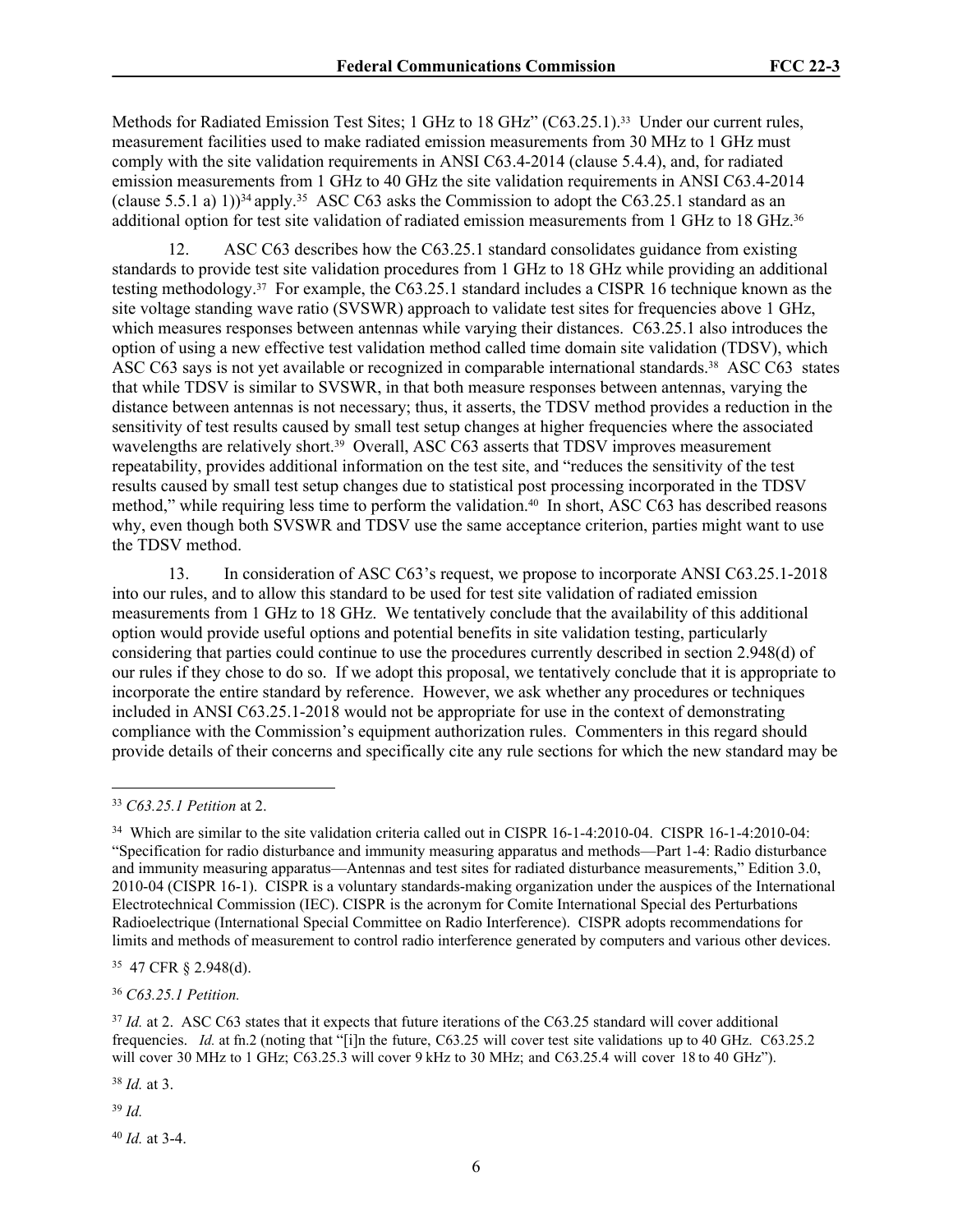problematic. Additionally, for which other Commission rules would a reference to ANSI C63.25.1-2018 be appropriate? Because we are proposing to incorporate ANSI C63.25.1-2018 as an option to an already existing requirement, we tentatively conclude that there is no need to designate a transition period. We seek comment on these tentative conclusions.

# **B. "American National Standard of Procedures for Compliance Testing of Unlicensed Wireless Devices" (ANSI C63.10)**

14. On February 4, 2021, the Commission received a petition from ASC C63 requesting that it incorporate by reference ANSI C63.10-2020 "American National Standard of Procedures for Compliance Testing of Unlicensed Wireless Devices<sup>741</sup> into the rules. This standard, which was approved by ANSI on September 10, 2020, updates the measurement procedures set forth in ANSI C63.10-2013, which is currently referenced in sections  $2.910(c)(2)$ ,  $2.950(g)$ , and  $15.38(g)(3)$  of the Commission's rules.42 The standard addresses "the procedures for testing the compliance of a wide variety of unlicensed wireless transmitters . . . including, but not limited to, remote control and security unlicensed wireless devices, frequency hopping and direct sequence spread spectrum devices, antipilferage devices, cordless telephones, medical unlicensed wireless devices, [U-NII] devices, intrusion detectors, unlicensed wireless devices operating on frequencies below 30 MHz, automatic vehicle identification systems, and other unlicensed wireless devices authorized by a radio regulatory authority."<sup>43</sup>

15. Specifically, this recent version of the standard includes the following changes and updates:

- Frequency hopping spread spectrum procedures were updated to ensure complete on and off times are correctly considered;
- Digital transmission system (DTS) and unlicensed national information infrastructure (U-NII) device procedures were updated to align with the latest FCC KDB guidance;
- Millimeter wave measurement procedures were updated;
- TV White Space test methods were added to the standard;
- Pulse desensitization considerations for frequency-modulated continuous wave (FMCW) type signals are now addressed by the standard;
- Procedures were added for wireless power transfer (WPT) devices that transmit information on the charging frequency;
- Measurement procedures were generally updated to allow for more accurate analyzer sweep time settings where "auto" was previously required;
- Editorial corrections/updates were made;
- Requirements for including spectral plots were added; and
- An informative annex was included to provide an overview of dynamic frequency selection (DFS) for U-NII devices.<sup>44</sup>

<sup>41</sup> Petition of the American National Standards Institute, Accredited Standards Committee, C63 Requesting adoption of ANSI C63.10-2020 into the Parts 2 and 15 Rules for Compliance Testing Of Unlicensed Radio Devices (filed February 4, 2021), <https://www.fcc.gov/ecfs/filing/10204284915782>(*C63.10 Petition*).

<sup>42</sup> 47 CFR §§ 2.910(c)(2), 2.950(g), 15.38(g)(3).

<sup>43</sup> Daniel Hoolihan*, The American National Standards Committee on EMC – C63® - An Update on Recent Standards Development Activities* (June 30, 2021), [https://incompliancemag.com/article/the-american-national](https://incompliancemag.com/article/the-american-national-standards-committee-on-emc-c63/)[standards-committee-on-emc-c63/](https://incompliancemag.com/article/the-american-national-standards-committee-on-emc-c63/).

<sup>44</sup> *C63.10 Petition* at 2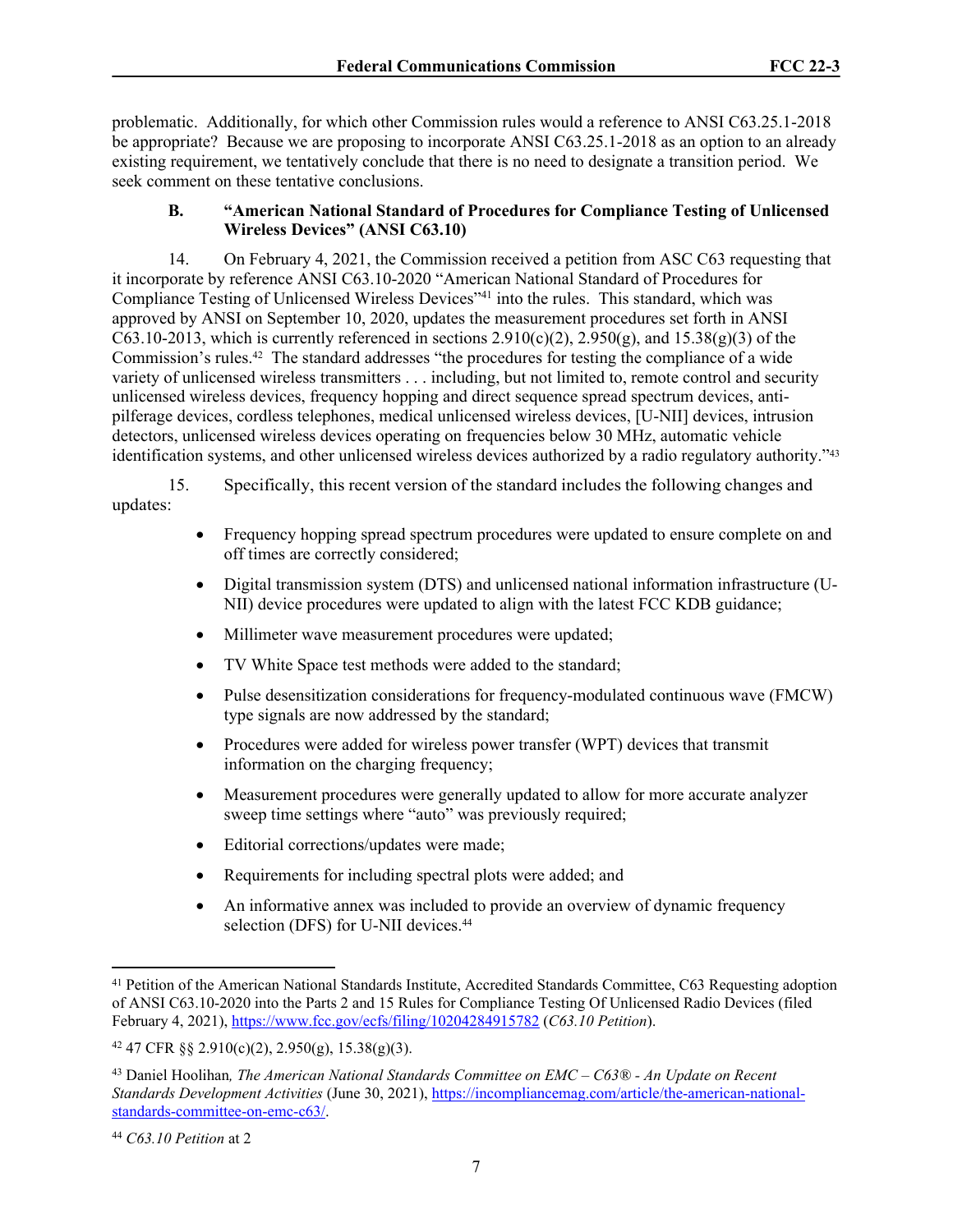16. In light of ASC C63's request, we propose to incorporate ANSI C63.10-2020 into our rules to replace existing references to ANSI C63.10-2013. We tentatively conclude that it is appropriate to simply replace the existing standard references with references to the new standard, subject to an appropriate transition period. Are there any procedures or techniques included in ANSI C63.10-2020 that would not be appropriate for use in the context of demonstrating compliance with the Commission's equipment authorization rules? Commenters in this regard should provide details of their concerns and specifically cite any rule sections for which the new standard may be problematic. Would a transition period during which either version of ANSI C63.10 could be used remedy these concerns? If so, what time period would be appropriate, and should it generally apply to all rules affected by the new reference? Would a two-year transition be appropriate or would a shorter period be sufficient?<sup>45</sup> Additionally, which, if any, of the Commission rules that do not currently reference ANSI C63.10-2013 should reference ANSI C63.10-2020?

## **C. "Conformity assessment — Requirements for accreditation bodies accrediting conformity assessment bodies" (ISO/IEC 17011)**

17. Applications for RF devices that are subject to the certification requirements of part 2 of the Commission's rules must be filed with, and approved by, an accredited TCB.46 Additionally, terminal equipment intended for connection to the public switched telephone network must be subject to certification by a TCB or the Supplier's Declaration of Conformity procedures as set forth in part 68 of the Commission's rules.47 Testing laboratories that provide compliance measurement data associated with part 2 certification applications also must be accredited.<sup>48</sup> In these instances, TCBs and testing laboratories are accredited by a "conformity assessment body," that meets the requirements and conditions of ISO/IEC 17011:2004 "Conformity assessment — Requirements for accreditation bodies accrediting conformity assessment bodies."49 ISO/IEC 17011:2004 was incorporated into the Commission's rules in 2014.50 A new version of this standard, ISO/IEC 17011:2017, was published in November 2017. The revisions to the standard incorporate changes related to alignment with the International Organization for Standardization's Committee on Conformity Assessment (CASCO) common structure for standards and incorporation of CASCO common elements in clauses on impartiality, confidentiality, complaints and appeal, and management system; recognition of proficiency testing as an accreditation activity; addition of new definitions; introduction of the concept of risk; and incorporation of competence criteria in the document, including an informative annex on knowledge and skills.51 We propose to replace the references to ISO/IEC 17011:2004(E) in sections 2.910, 2.948, 2.949, 2.950, 2.960, and 68.160 in the Commission's rules with references to ISO/IEC 17011:2017(E), subject to a reasonable transition period.52 Commenters with concerns related to updating any of these references should specifically cite any rule sections for which the updated standard may be problematic or portions of ISO/IEC 17011:2017(E) that should be excluded from the updated incorporation by reference and provide alternatives or a detailed explanation of their concerns. To ensure adequate time for the

<sup>47</sup> 47 CFR § 68.201.

<sup>48</sup> 47 CFR § 2.948(a).

<sup>49</sup> 47 CFR §§ 2.960, 2.949

50 *See FCC Modifies Equipment Authorization Rules*, ET Docket No. 13-44, Report and Order, 29 FCC Rcd 16335, 16356-58, paras. 50-53 (2014).

<sup>51</sup> *See* International Organization for Standardization, *ISO/IEC 17011:2004(E): Conformity assessment—General requirements for accreditation bodies accrediting conformity assessment bodies*, First Edition, (September 2004); International Organization for Standardization, *ISO/IEC 17011:2017: Conformity assessment—Requirements for accreditation bodies accrediting conformity assessment bodies*, Second Edition (November 2017).

52 47 CFR §§ 2.910, 2.948, 2.949, 2.950, 2.960, 68.160.

<sup>45</sup> Testing laboratories are re-accredited every two years. *See infra* para. 24; 47 CFR § 2.948(e).

<sup>46</sup> 47 CFR §§ 2.907, 2.960(b)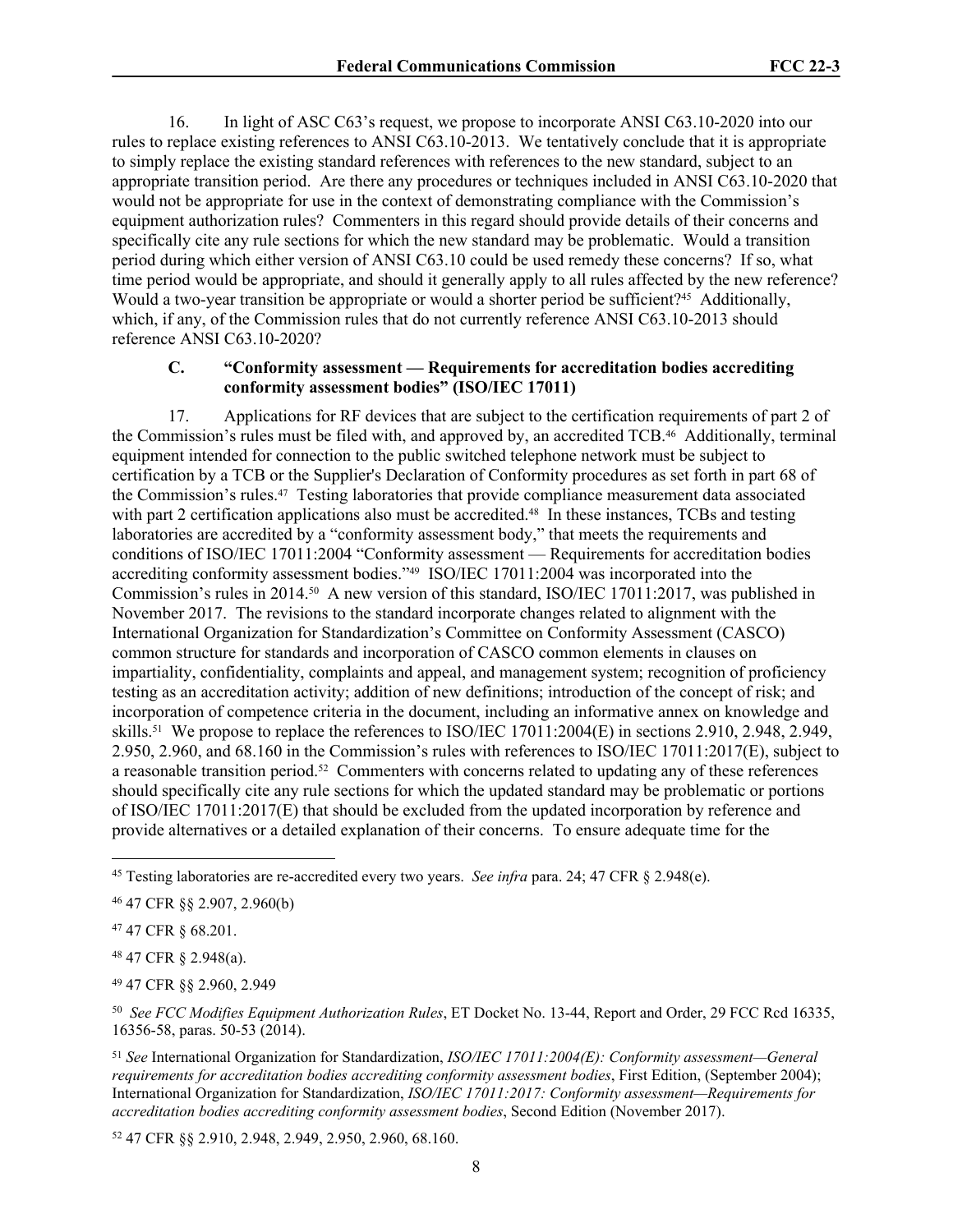transition, we propose a two-year transition period during which both versions of ISO/IEC 17011 could be used. Is this time period sufficient and, if not, what would be an appropriate timeframe?

# **D. Other Standards**

# **1. 2019 Public Notice**

18. In April of 2019, OET sought comment<sup>53</sup> on updating the Commission's rules to reflect recent changes to two standards: ISO/IEC 17025:2017(E) "General requirements for the competence of testing and calibration laboratories" and ANSI C63.4a-2017 "American National Standard for Methods of Measurement of Radio-Noise Emissions from Low-Voltage Electrical and Electronic Equipment in the Range of 9 kHz to 40 GHz, Amendment 1: Test Site Validation."54 In opening up the instant docket, we seek a fresh record on these matters, as set forth in the proposals that we lay out in detail below.<sup>55</sup>

# **a. "General requirements for the competence of testing and calibration laboratories" (ISO/IEC 17025)**

19. Measurement data intended to demonstrate compliance with certain Commission requirements must be obtained from an accredited testing laboratory.56 Currently, rule sections 2.910, 2.948, 2.949, 2.962, and 68.162 reference ISO/IEC 17025:2005(E) for the requirements related to test laboratory accreditation.<sup>57</sup> Laboratory accreditation bodies assess a variety of aspects of a laboratory, including the technical competence of staff; the validity and appropriateness of test methods; traceability of measurements and calibration to national standards; suitability, calibration, and maintenance of the testing environment; sampling, handling, and transportation of test items; and quality assurance of test and calibration data. In November 2017, ISO/IEC published ISO/IEC 17025:2017(E)—a new version of the test laboratory accreditation standard currently referenced in our rules. In addition to adding a definition of "laboratory," the new version replaces certain prescriptive requirements with performancebased requirements and allows for greater flexibility in satisfying the standard's requirements for processes, procedures, documented information, and organizational responsibilities.<sup>58</sup>

20. In the *Standards Update Notice*, OET proposed to update the Commission's rules by replacing references to ISO/IEC 17025:2005(E) with references to ISO/IEC 17025:2017(E).59 All comments received were supportive of this updated reference.<sup>60</sup> ANSI ASC C63, while supportive, stated that "ASC C63 also supports the transition period (two years are remaining) to the mandatory use of

<sup>55</sup> Accordingly, we are terminating the docket that the *Standards Update Notice* had opened (i.e., ET Docket No. 19- 48).

<sup>56</sup> 47 CFR § 2.948(a).

<sup>57</sup> 47 CFR §§ 2.910, 2.948, 2.949, 2.962, 68.162, 95.2987.

<sup>58</sup> *Standards Update Notice*, 34 FCC Rcd at 1905 and n.8 (citing *ISO/IEC 17025 General requirements for the competence of testing and calibration laboratories*, ISO (2017), *available at* [https://www.ukas.com/download/brochures/ISO-17025-Brochure\\_EN\\_FINAL.pdf\)](https://www.ukas.com/download/brochures/ISO-17025-Brochure_EN_FINAL.pdf).

<sup>59</sup> *Standards Update Notice*, 34 FCC Rcd at 1905-06.

<sup>60</sup> *E.g.,* Cisco/Intel Comments, CTA Comments, IBM Comments, IFIA, EMI, and HP Comments, ET Docket No. 19-48.

<sup>&</sup>lt;sup>53</sup> The Chief of the Office of Engineering and Technology (OET) is delegated authority, by notice-and-comment rulemaking if required by statute or otherwise in the public interest, to issue an order amending rules in parts 2, 5, 15, or 18 of the Commission's rules that reference industry standards to specify revised versions of the standards. This delegation is limited to modifying rules to reference revisions to standards that are already in the rules, limited to the approval of changes to the technical standards that do not raise major compliance issues, and does not include rule changes to incorporate a new standard. 47 C.F.R.  $\S$  0.241(a)(1)(ii). The inclusion in this NPRM of proposals to both incorporate new standards and update existing references is intended to promote administrative efficiency. We neither intend nor propose to modify the scope of OET's delegated authority herein.

<sup>54</sup> *See Standards Update Notice*.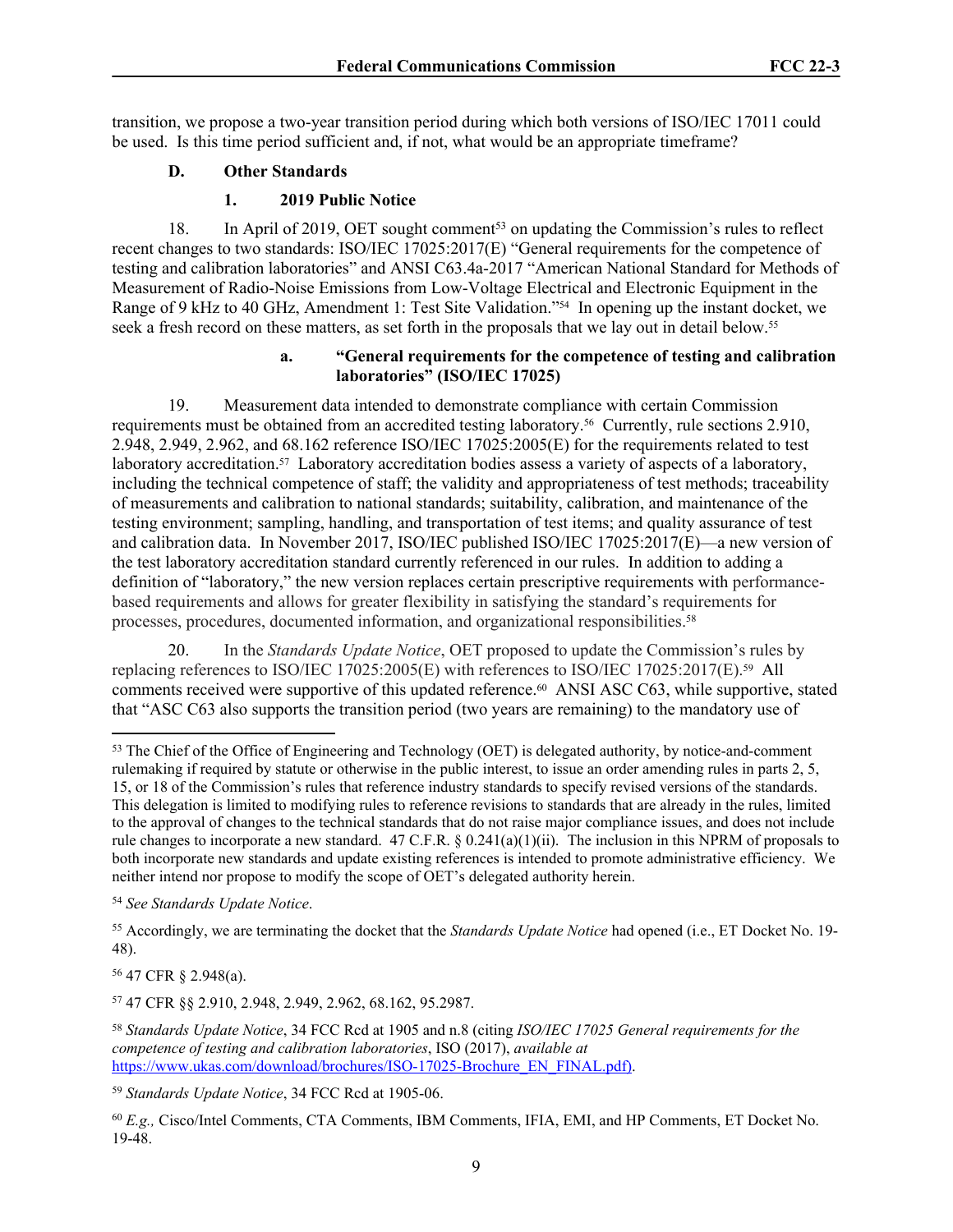ISO/IEC 17025:2017; provided however, that the FCC only accept test lab accreditations for labs that meet the requirements of Clause 8.1 - Option A of the standard, and that such accreditations explicitly state that the test lab is accredited only in accordance with Option A."<sup>61</sup>

21. We propose to incorporate by reference into our rules ISO/IEC 17025:2017 in its entirety, including Clause 8.1 - Option A and Option  $B<sup>62</sup>$  No other party has raised concerns with the availability of two options and C63 did not provide detailed rationale to support their request to incorporate only Option A. In fact, Annex B of ISO/IEC 17025:2017 states that "[b]oth options are intended to achieve the same result in the performance of the management system and compliance with clauses 4 to 7." It is our understanding that Option B would allow laboratories to operate a quality management system that conforms to a certain standard from the International Organization for Standardization (i.e., ISO 9001) and that Option A of ISO/IEC 17025:2017 incorporates relevant requirements of that same standard. OET believes that Option A is more commonly used but Option B is available because some organizations have implemented an ISO 9001 system and would not need to take additional actions to demonstrate compliance.63 We tentatively conclude that the flexibility of both options would enable entities who have already implemented a quality management system that would satisfy Option B to avoid the need to take further steps to demonstrate compliance. We seek comment on this tentative conclusion and seek comments on any concerns with providing both options.

22. While both ISO/IEC 17025:2005(E) and ISO/IEC 17025:2017(E) were considered valid during the transition period in effect at the time of the *Standards Update PN,* accreditations to ISO/IEC 17025:2005(E) became invalid after June 1, 2021.<sup>64</sup> In the *Standards Update PN* OET proposed to adopt a three-year transition period for use of the proposed updated standard.65 In consideration of the time that has passed since publication of the *Standards Update PN*, combined with the facts that our rules require test laboratories to complete the accreditation process every two years<sup>66</sup> and that the prior standard has since become invalid within the standards body, we propose a two-year transition period for compliance with ISO/IEC 17025:2017(E).<sup>67</sup> We seek comment on the duration of this proposed transition period and how it should be reflected in any transition plans adopted by the Commission.

> **b. "Addendum to the American National Standard for Methods of Measurement of Radio-Noise Emissions from Low-Voltage Electrical and Electronic Equipment in the Range of 9 kHz to 40 GHz, Amendment 1: Test Site Validation" (ANSI C63.4a-2017)**

23. In late 2017, ASC C63 published ANSI C63.4a-2017 "Addendum to the American National Standard for Methods of Measurement of Radio-Noise Emissions from Low-Voltage Electrical and Electronic Equipment in the Range of 9 kHz to 40 GHz, Amendment 1: Test Site Validation" (ANSI

<sup>64</sup> ISO and ILAC issued a joint communique re-confirming that a three-year transition period would be allowed for accredited laboratories to transition to the 2017 version of ISO/IEC 17025. That transition period was later extended until June 1, 2021. ILAC, "Transition Period for ISO/IEC 17025Extended" (June 11, 2020), [https://ilac.org/latest\\_ilac\\_news/transition-period-for-iso-iec-17025-extended/.](https://ilac.org/latest_ilac_news/transition-period-for-iso-iec-17025-extended/) ILAC, the International Laboratory Accreditation Council, is an international organization for accreditation bodies involved in the accreditation of conformity assessment bodies. *See* <https://ilac.org/about-ilac/partnerships/international-partners/iso/>*.*

<sup>66</sup> 47 CFR § 2.948(e).

<sup>67</sup> Current KDB guidance recognizes the use of either ISO/IEC 17025:2005(E) or ISO/IEC 17025:2017(E) for accreditation. [KDB 853844.](https://apps.fcc.gov/oetcf/kdb/forms/FTSSearchResultPage.cfm?id=44615&switch=P)

<sup>61</sup> Reply Comments of ASC C63, ET Docket No. 19-48, at 2.

<sup>&</sup>lt;sup>62</sup> We also propose to update § 68.162(d)(1) to correct typographical errors in the reference of two standards: ISO/IEC 17065 and ISO/IEC 17025. *See* Appendix A, *infra*.

<sup>63</sup> International Organization for Standardization, *ISO/IEC 17025:2017: General requirements for the competence of testing and calibration laboratories* at Appendix B, Third Edition (November 2017).

<sup>65</sup> *Standard Update Notice*, 34 FCC Rcd at 1905-06.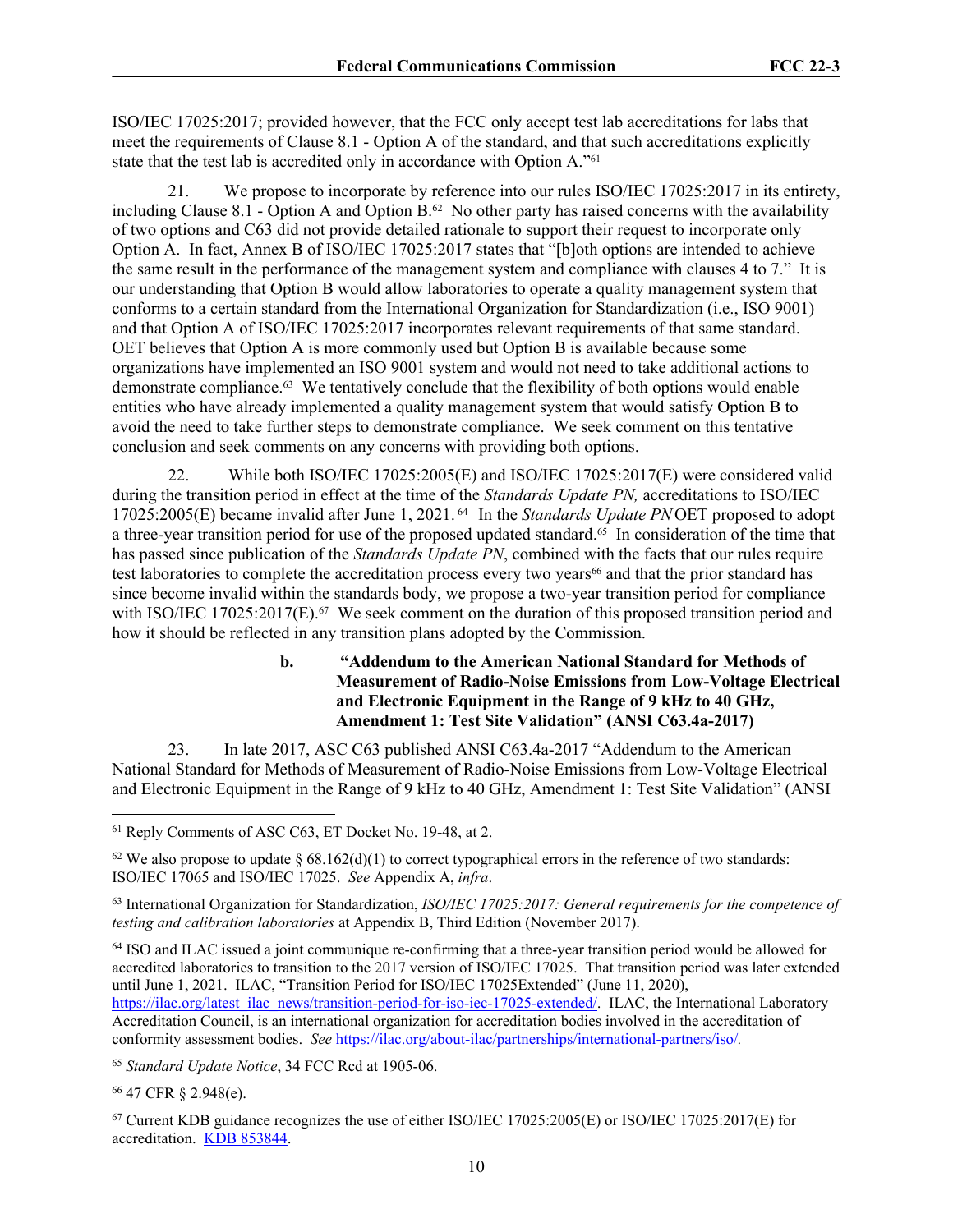C63.4a-2017). ASC C63 requested that we incorporate by reference in our rules ANSI C63.4a-2017 to replace the existing ANSI C63.4-2014: "American National Standard for Methods of Measurement of Radio-Noise Emissions from Low-Voltage Electrical and Electronic Equipment in the Range of 9 kHz to 40 GHz" (ANSI C63.4).68 Sections 2.910, 2 .948, 2.950, 15.31, 15.35, and 15.38 of our rules reference ANSI 63.4 as an electromagnetic compatibility (EMC) measurement standard for unintentional radiators.69 As described in ASC C63's filing, the standard was updated to resolve certain normalized site attenuation issues (including the measurement of equipment under test that exceeds 2 meters in height) and make a variety of corrections, clarifications, and modifications.70 In the *Standards Update Notice*, OET sought comment on incorporating by reference ANSI C63.4a-2017 in the appropriate rules.<sup>71</sup>

24. Some commenters supported incorporation of the amended standard.<sup>72</sup> However, we received several negative comments, generally citing costs associated with the procedure and stating that there were no problems with existing procedures that warrant adopting an alternative procedure.<sup>73</sup> Further, it is our understanding that ASC C63 has made substantial progress toward addressing these and other controversial issues in a pending modification.74 Based on the comments received and the potential development of an additional modification to the standard, we tentatively conclude that ANSI C63.4 continues to sufficiently address current needs and that incorporation by reference of ANSI C63.4a-2017 into our rules is not warranted at this time. We seek comment on this tentative conclusion.

> **2. Additional Updates: "Calibration and testing laboratory accreditation systems—General requirements for operation and recognition" (ISO/IEC Guide 58:1993(E)); "General requirements for assessment and accreditation of certification/registration bodies" (ISO/IEC Guide 61:1996(E)); and "General requirements for bodies operating product certification systems" (ISO/IEC Guide 65:1996(E))**

25. We note that our part 2 rules incorporate several references that have become outdated as a result of prior updates to standards that were phased in over specific transition periods.75 Once the transition period passed, the newer standards became the only valid procedure for compliance with the Commission's rules, rendering the prior references no longer relevant. Accordingly, we propose to delete from section 2.910 of the Commission's rules references to: ISO/IEC Guide 58:1993(E), "Calibration and testing laboratory accreditation systems—General requirements for operation and recognition," First Edition 1993; ISO/IEC Guide 61:1996(E), "General requirements for assessment and accreditation of certification/registration bodies," First Edition 1996; and (6) ISO/IEC Guide 65:1996(E), "General requirements for bodies operating product certification systems." We also propose to delete the related transition periods provided in section 2.950.76 We also propose to make administrative changes to our rules to reflect any necessary changes to rule cross references that would result from the proposed rule changes.

<sup>74</sup> "Status of C63® Standards Date: July 23, 2021," [http://www.c63.org/documents/misc/matrix/c63\\_standards.htm#C63\\_4.](http://www.c63.org/documents/misc/matrix/c63_standards.htm#C63_4)

<sup>68</sup> *See* ASC C63 Comments. ASC C63 originally filed in ET Docket No. 15-170. We subsequently moved this submission into ET Docket No 19-48.

<sup>69</sup> 47 CFR §§ 2.910, 2 .948, 2.950, 15.31, 15.35, 15.38.

<sup>70</sup> ASC C63 Comments at 3-4.

<sup>71</sup> *Standards Update Notice* at 1904-05.

<sup>72</sup> *E.g.*, Consumer Technology Comments and Sony Electronics Comments in ET Docket No. 19-148.

<sup>73</sup> *E.g.*, International Business Machines Corporation Comments at 3-4 and Teradata Corporation Comments at 2.

<sup>75</sup> *See* 47 CFR §§ 2.910, 2.950.

 $76$  47 CFR §§ 2.910(d)(4)-(6), 2.950 (b), (c), (d).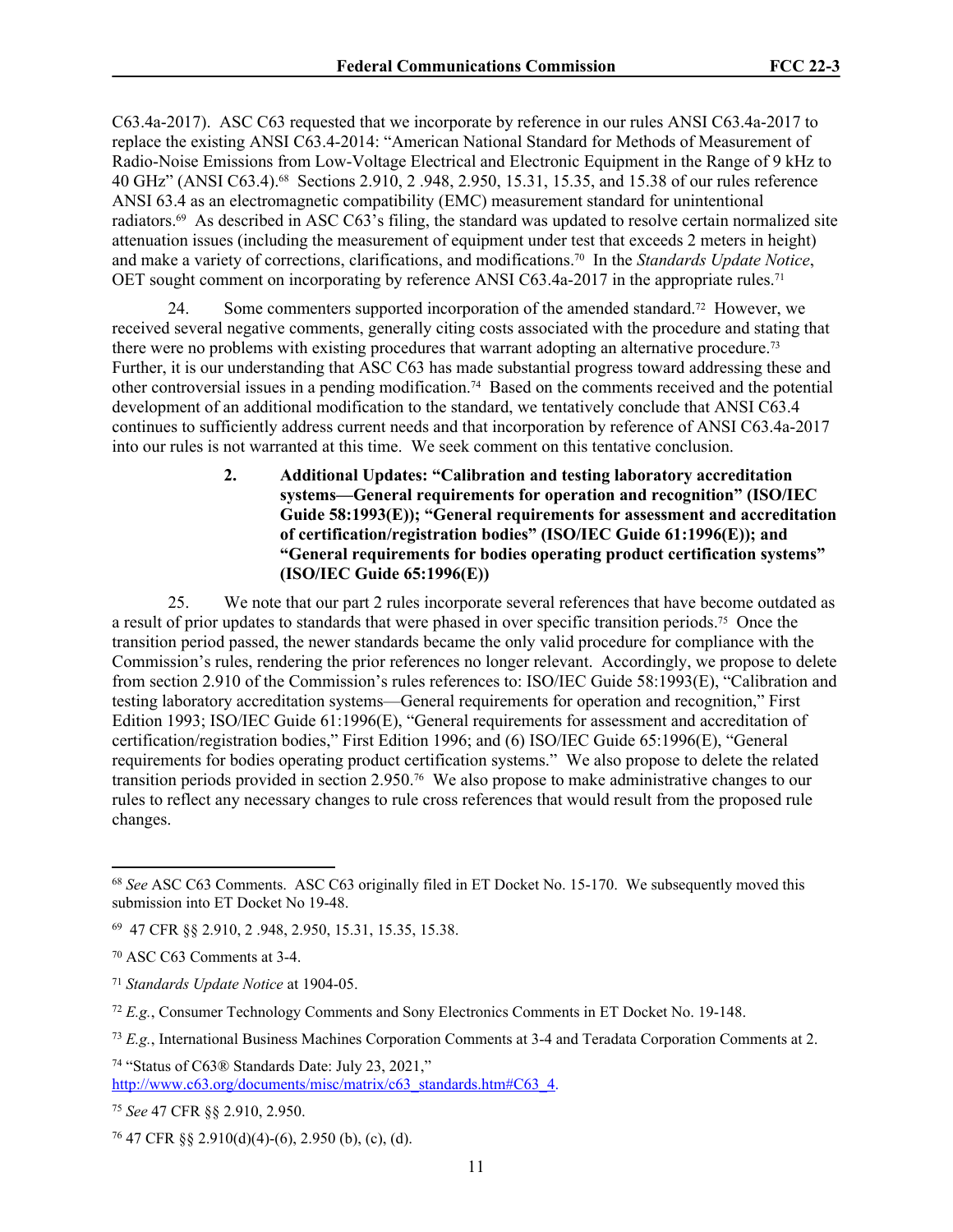26. We seek comment on whether there are additional conforming or administrative updates to our rules that we should consider. Additionally, what other rule modifications, including updating other standards currently referenced in the rules or incorporating by reference additional standards not currently referenced in the rules, would be necessary to give full effect to our proposals? Because the standards-setting process is marked by ongoing work to create, review, and update standards, $\frac{7}{7}$  we recognize that our proposals are part of a larger and continuing effort to ensure that our rules incorporate appropriate standards and reflect relevant standards updates. Commission staff actively monitors the work of standards development organizations, and we are aware that additional standards relevant to the telecommunications sector are in various stages of drafting, voting, and publication. While such developments may warrant our consideration in the future, we are not seeking comment on such standards within this Notice of Proposed Rulemaking.

27. *Digital Equity and Inclusion*. Finally, the Commission, as part of its continuing effort to advance digital equity for all,78 including people of color, persons with disabilities, persons who live in rural or Tribal areas, and others who are or have been historically underserved, marginalized, or adversely affected by persistent poverty or inequality, invites comment on any equity-related considerations79 and benefits (if any) that may be associated with the proposals and issues discussed herein. Specifically, we seek comment on how our proposals may promote or inhibit advances in diversity, equity, inclusion, and accessibility, as well as the scope of the Commission's relevant legal authority.

#### **IV. PROCEDURAL MATTERS**

28. *Initial Regulatory Flexibility Analysis.* As required by the Regulatory Flexibility Act of 1980 (RFA),<sup>80</sup> as amended (RFA), the Commission has prepared an Initial Regulatory Flexibility Analysis (IRFA) of the possible significant economic impact on a substantial number of small entities of the proposals addressed in this Notice of Proposed Rulemaking. The IRFA is found in Appendix B. Written public comments are requested on the IRFA. These comments must be filed in accordance with the same filing deadlines for comments on the Notice of Proposed Rulemaking, and they should have a separate and distinct heading designating them as responses to the IRFA. The Commission's Consumer and Governmental Affairs Bureau, Reference Information Center, will send a copy of this Notice of Proposed Rulemaking, including the IRFA, to the Chief Counsel for Advocacy of the Small Business Administration, in accordance with the RFA.<sup>81</sup>

29. *Paperwork Reduction Act.* This document contains proposed modified information collection requirements. The Commission, as part of its continuing effort to reduce paperwork burdens,

<sup>&</sup>lt;sup>77</sup> For example, ANSI's procedures require that it take action to reaffirm, revise, or withdraw standards no later than five years from their date of publication. *See* Daniel D. Hoolihan, "The ANSI-Accredited Standards Committee on EMC – C63®," In Compliance (June 29, 2018), [https://incompliancemag.com/article/the-ansi-accredited-standards](https://incompliancemag.com/article/the-ansi-accredited-standards-committee-on-emc-c63/)[committee-on-emc-c63/](https://incompliancemag.com/article/the-ansi-accredited-standards-committee-on-emc-c63/).

<sup>78</sup> Section 1 of the Communications Act of 1934 as amended provides that the FCC "regulat[es] interstate and foreign commerce in communication by wire and radio so as to make [such service] available, so far as possible, to all the people of the United States, without discrimination on the basis of race, color, religion, national origin, or sex." 47 U.S.C. § 151.

 $79$  The term "equity" is used here consistent with Executive Order 13985 as the consistent and systematic fair, just, and impartial treatment of all individuals, including individuals who belong to underserved communities that have been denied such treatment, such as Black, Latino, and Indigenous and Native American persons, Asian Americans and Pacific Islanders and other persons of color; members of religious minorities; lesbian, gay, bisexual, transgender, and queer (LGBTQ+) persons; persons with disabilities; persons who live in rural areas; and persons otherwise adversely affected by persistent poverty or inequality. *See* Exec. Order No. 13985, 86 Fed. Reg. 7009, Executive Order on Advancing Racial Equity and Support for Underserved Communities Through the Federal Government (January 20, 2021).

<sup>80</sup> *See* 5 U.S.C. § 603.

<sup>81</sup> *See* 5 U.S.C. § 603(a).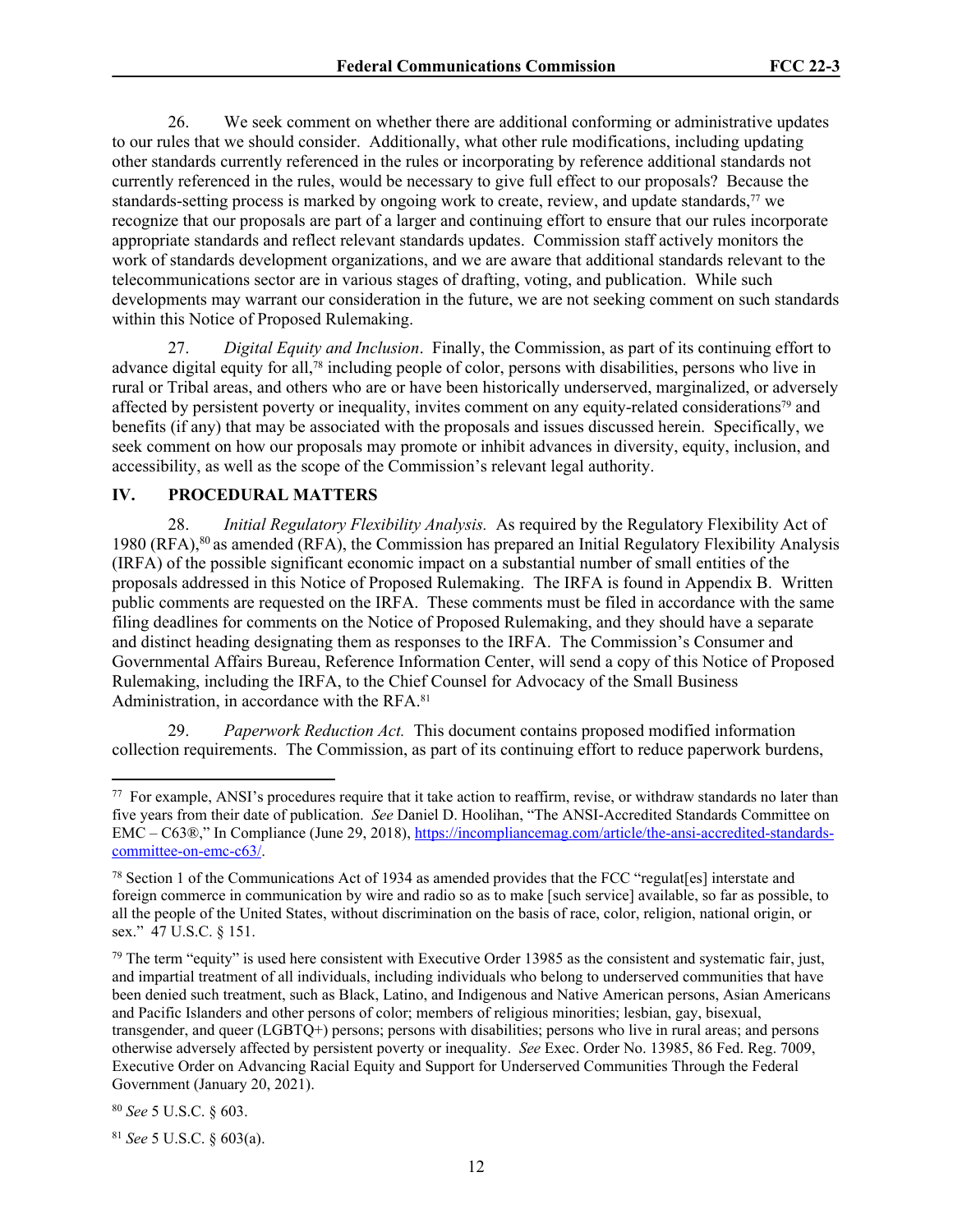invites the general public and the Office of Management and Budget (OMB) to comment on the information collection requirements contained in this document, as required by the Paperwork Reduction Act of 1995, Public Law 104-13. In addition, pursuant to the Small Business Paperwork Relief Act of 2002, Public Law 107-198, see 44 U.S.C. 3506(c)(4), we seek specific comment on how we might further reduce the information collection burden for small business concerns with fewer than 25 employees.

30. *Ex Parte Rules – Permit but Disclose.* Pursuant to section 1.1200(a) of the Commission's rules,<sup>82</sup> this Notice of Proposed Rulemaking shall be treated as a "permit-but-disclose" proceeding in accordance with the Commission's *ex parte* rules.<sup>83</sup> Persons making *ex parte* presentations must file a copy of any written presentation or a memorandum summarizing any oral presentation within two business days after the presentation (unless a different deadline applicable to the Sunshine period applies). Persons making oral *ex parte* presentations are reminded that memoranda summarizing the presentation must (1) list all persons attending or otherwise participating in the meeting at which the *ex parte*  presentation was made, and (2) summarize all data presented and arguments made during the presentation. If the presentation consisted in whole or in part of the presentation of data or arguments already reflected in the presenter's written comments, memoranda, or other filings in the proceeding, the presenter may provide citations to such data or arguments in his or her prior comments, memoranda, or other filings (specifying the relevant page and/or paragraph numbers where such data or arguments can be found) in lieu of summarizing them in the memorandum. Documents shown or given to Commission staff during *ex parte* meetings are deemed to be written *ex parte* presentations and must be filed consistent with rule 1.1206(b). In proceedings governed by rule 1.49(f) or for which the Commission has made available a method of electronic filing, written *ex parte* presentations and memoranda summarizing oral *ex parte* presentations, and all attachments thereto, must be filed through the electronic comment filing system available for that proceeding, and must be filed in their native format (e.g., .doc, .xml, .ppt, searchable .pdf). Participants in this proceeding should familiarize themselves with the Commission's *ex parte* rules.

31. *Comment Period and Filing Procedures.* Pursuant to sections 1.415 and 1.419 of the Commission's rules, 47 CFR §§ 1.415, 1.419, interested parties may file comments and reply comments on or before the dates indicated on the first page of this document. All filings must refer to ET Docket No. 21-363.

- Electronic filers: Comments may be filed electronically using the Internet by accessing the Commission's Electronic Comment Filing System (ECFS): [https://www.fcc.gov/ecfs.](https://www.fcc.gov/ecfs) *See Electronic Filing of Documents in Rulemaking Proceedings*, 63 FR 24121 (1998).
- Paper Filers: Parties who choose to file by paper must file an original and one copy of each filing.
	- o Filings can be sent by commercial overnight courier, or by first-class or overnight U.S. Postal Service mail. All filings must be addressed to the Commission's Secretary, Office of the Secretary, Federal Communications Commission.
	- o Commercial overnight mail (other than U.S. Postal Service Express Mail and Priority Mail) must be sent to 9050 Junction Drive, Annapolis Junction, MD 20701.
	- o U.S. Postal Service first-class, Express, and Priority mail must be addressed to 45 L Street NE, Washington, DC 20554.

<sup>82</sup> 47 CFR § 1.1200(a).

<sup>83</sup> 47 CFR §§ 1.1200 *et seq.*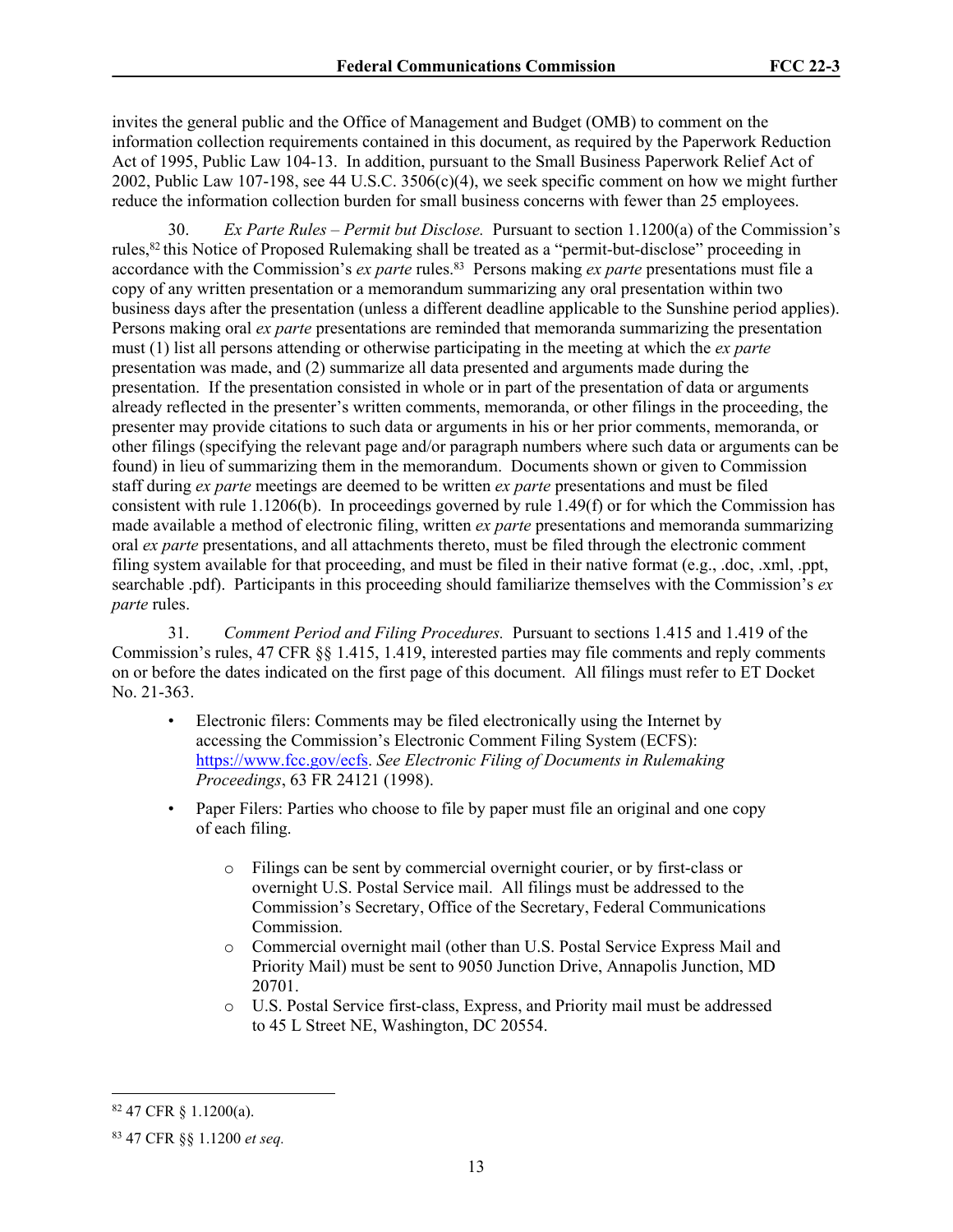• Effective March 19, 2020, and until further notice, the Commission no longer accepts any hand or messenger delivered filings. This is a temporary measure taken to help protect the health and safety of individuals, and to mitigate the transmission of COVID-19. *See* FCC Announces Closure of FCC Headquarters Open Window and Change in Hand-Delivery Policy, Public Notice, DA 20-304 (March 19, 2020). [https://www.fcc.gov/document/fcc-closes-headquarters-open-window-and-changes](https://www.fcc.gov/document/fcc-closes-headquarters-open-window-and-changes-hand-delivery-policy)[hand-delivery-policy](https://www.fcc.gov/document/fcc-closes-headquarters-open-window-and-changes-hand-delivery-policy).

32. People with Disabilities: To request materials in accessible formats for people with disabilities (braille, large print, electronic files, audio format), send an e-mail to [fcc504@fcc.gov](mailto:fcc504@fcc.gov) or call the Consumer and Governmental Affairs Bureau at 202-418-0530 (voice), 202-418-0432 (tty).

33. Availability of Documents: Comments, reply comments, and *ex parte* submissions will be publicly available online via ECFS. When the FCC Headquarters reopens to the public, these documents will also be available for public inspection during regular business hours in the FCC Reference Center, Federal Communications Commission, 45 L Street NE, Washington, DC 20554.

34. *Further Information*. For further information, contact Brian Butler of the Office of Engineering and Technology, at 202-418-2702 or Brian.Butler@fcc.gov.

# **V. ORDERING CLAUSES**

35. Accordingly, IT IS ORDERED, pursuant to the authority found in sections 4(i), 301, 302, and 303 of the Communications Act of 1934, as amended, 47 U.S.C. §§ 154(i), 301, 302a, 303, and sections 1.407 and 1.411 of the Commission's Rules, 47 CFR §§ 1.407, 1.411, that this Notice of Proposed Rulemaking IS HEREBY ADOPTED.

36. IT IS FURTHER ORDERED that the Petition of the American National Standards Institute, Accredited Standards Committee, C63 Requesting adoption of ANSI C63.25.1-2018 into the Commission's Part 2 rules for EMC test site validation from 1 GHz – 18 GHz (filed March 6, 2020) and the Petition of the American National Standards Institute, Accredited Standards Committee, C63 Requesting adoption of ANSI C63.10-2020 into the Parts 2 and 15 Rules for Compliance Testing of Unlicensed Radio Devices (filed February 4, 2021) ARE GRANTED to the extent set forth herein, and OTHERWISE DENIED.

37. IT IS FURTHER ORDERED that ET Docket No. 19-48 IS HEREBY TERMINATED.

38. IT IS FURTHER ORDERED that the Commission's Consumer and Governmental Affairs Bureau, Reference Information Center, SHALL SEND a copy of this Notice of Proposed Rulemaking, including the Initial Regulatory Flexibility Analysis, to the Chief Counsel for Advocacy of the Small Business Administration.

## FEDERAL COMMUNICATIONS COMMISSION

Marlene H. Dortch Secretary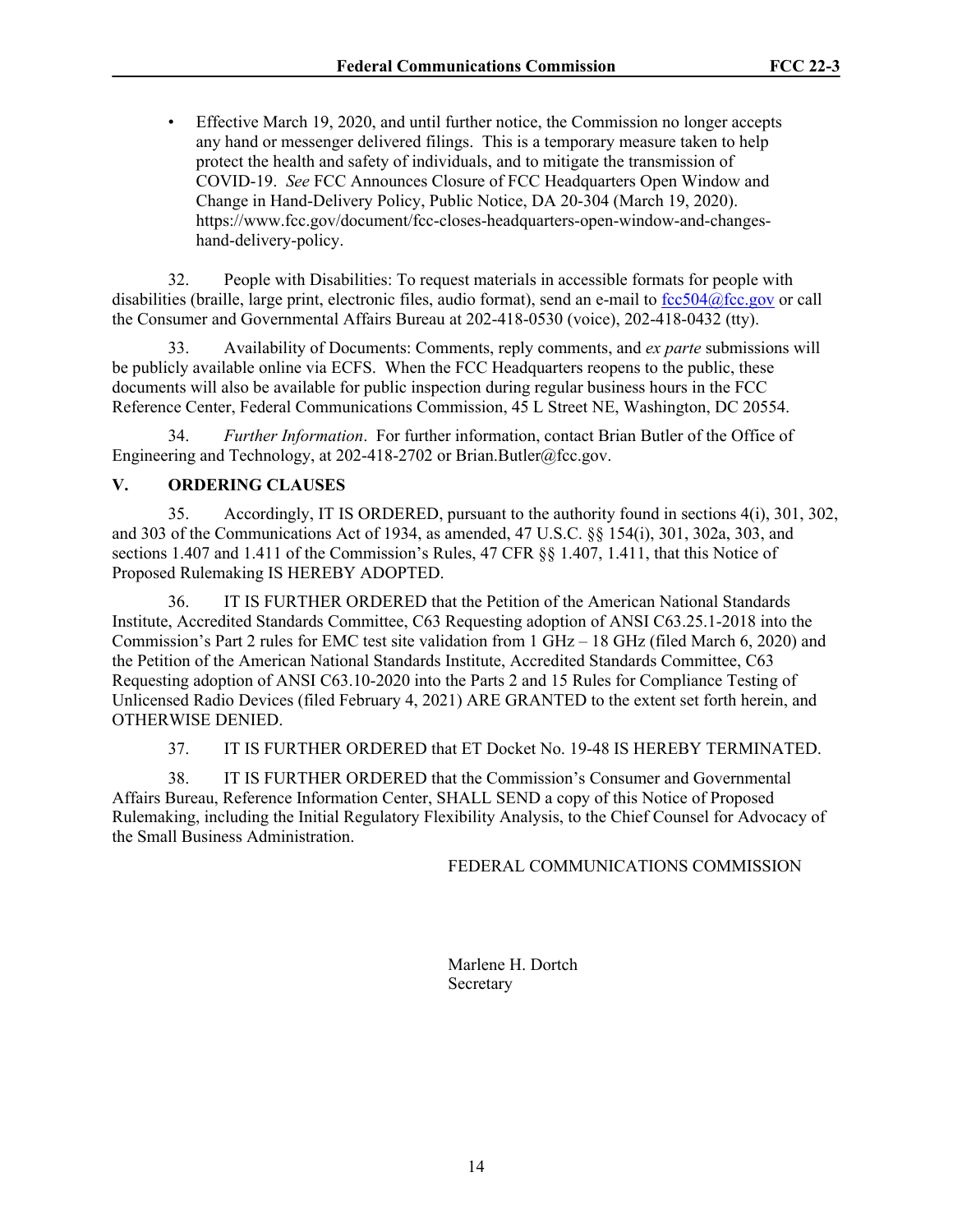# **APPENDIX A**

# **PROPOSED RULES**

For the reasons set forth in the preamble, the Federal Communications Commission proposes to amend part 2, part 15, part 68, and part 73 of Title 47 of the Code of Federal Regulations as follows:

# **Part 2 – Frequency Allocations and Radio Treaty Matters; General Rules and Regulations**

1. The authority citation for part 2 continues to read as follows:

**Authority:** 47 U.S.C. 154, 302a, 303, and 336.

2. Amend § 2.910 by revising paragraphs  $(b)(1)$ ,  $(c)(1)$ ,  $(c)(2)$ , and  $(d)$  to read as follows:

# **§ 2.910 Incorporation by Reference.**

\* \* \* \* \*

(b) \* \* \*

(1) CISPR 16-1-4:2010-04: "Specification for radio disturbance and immunity measuring apparatus and methods — Part 1-4: Radio disturbance and immunity measuring apparatus — Antennas and test sites for radiated disturbance measurements", Edition 3.0, 2010-04, IBR approved for § 2.948(d).

\* \* \* \* \*

 $(c)$  \* \* \*

(1) ANSI C63.4-2014: "American National Standard for Methods of Measurement of Radio-Noise Emissions from Low-Voltage Electrical and Electronic Equipment in the Range of 9 kHz to 40 GHz," ANSI approved June 13, 2014, Sections 5.4.4 through 5.5, IBR approved for § 2.948(d); and

(2) ANSI C63.25.1–2018, "American National Standard Validation Methods for Radiated Emission Test Sites, 1 GHz to 18 GHz," ANSI approved December 17, 2018, IBR approved for [§](http://www.westlaw.com/Link/Document/FullText?findType=L&pubNum=1000547&cite=47CFRS2.950&originatingDoc=N1F4958510D4F11EB9703B34D1DF5C717&refType=VB&originationContext=document&vr=3.0&rs=cblt1.0&transitionType=DocumentItem&contextData=(sc.Search)#co_pp_16f4000091d86)  2.948(d).

\* \* \* \* \*

 $(d)$  \* \* \*

(1) ISO/IEC 17011:2004(E), "Conformity assessment — General requirements for accreditation bodies accrediting conformity assessment bodies," First Edition, 2004-09-01, IBR approved for §§ 2.948(e), 2.949(b), 2.950(a), and 2.960(c).

(2) ISO/IEC 17025:2005(E), "General requirements for the competence of testing and calibration laboratories," Second Edition, 2005-05-15, IBR approved for §§ 2.948(e), 2.949(b), 2.950(b), and  $2.962(c)$  and (d).

(3) ISO/IEC 17065:2012(E), "Conformity assessment — Requirements for bodies certifying products, processes and services," First Edition, 2012-09-15, IBR approved for §§ 2.960(b), 2.962(b), (c), (d), (f), and (g).

(4) ISO/IEC 17011:2017, "Conformity assessment—Requirements for accreditation bodies accrediting conformity assessment bodies," Second Edition, November 2017, IBR approved for [§§](http://www.westlaw.com/Link/Document/FullText?findType=L&pubNum=1000547&cite=47CFRS2.948&originatingDoc=N1F4958510D4F11EB9703B34D1DF5C717&refType=VB&originationContext=document&vr=3.0&rs=cblt1.0&transitionType=DocumentItem&contextData=(sc.Search)#co_pp_7fdd00001ca15)  [2.948\(e\),](http://www.westlaw.com/Link/Document/FullText?findType=L&pubNum=1000547&cite=47CFRS2.948&originatingDoc=N1F4958510D4F11EB9703B34D1DF5C717&refType=VB&originationContext=document&vr=3.0&rs=cblt1.0&transitionType=DocumentItem&contextData=(sc.Search)#co_pp_7fdd00001ca15) [2.949\(b\)](http://www.westlaw.com/Link/Document/FullText?findType=L&pubNum=1000547&cite=47CFRS2.949&originatingDoc=N1F4958510D4F11EB9703B34D1DF5C717&refType=VB&originationContext=document&vr=3.0&rs=cblt1.0&transitionType=DocumentItem&contextData=(sc.Search)#co_pp_a83b000018c76), [2.950\(a\)](http://www.westlaw.com/Link/Document/FullText?findType=L&pubNum=1000547&cite=47CFRS2.950&originatingDoc=N1F4958510D4F11EB9703B34D1DF5C717&refType=VB&originationContext=document&vr=3.0&rs=cblt1.0&transitionType=DocumentItem&contextData=(sc.Search)#co_pp_4b24000003ba5), and [2.960\(c\).](http://www.westlaw.com/Link/Document/FullText?findType=L&pubNum=1000547&cite=47CFRS2.960&originatingDoc=N1F4958510D4F11EB9703B34D1DF5C717&refType=VB&originationContext=document&vr=3.0&rs=cblt1.0&transitionType=DocumentItem&contextData=(sc.Search)#co_pp_4b24000003ba5)

(5) ISO/IEC 17025:2017, "General requirements for the competence of testing and calibration laboratories," Third Edition, November 2017, IBR approved for [§§ 2.948\(e\)](http://www.westlaw.com/Link/Document/FullText?findType=L&pubNum=1000547&cite=47CFRS2.948&originatingDoc=N1F4958510D4F11EB9703B34D1DF5C717&refType=VB&originationContext=document&vr=3.0&rs=cblt1.0&transitionType=DocumentItem&contextData=(sc.Search)#co_pp_7fdd00001ca15), [2.949\(b\)](http://www.westlaw.com/Link/Document/FullText?findType=L&pubNum=1000547&cite=47CFRS2.949&originatingDoc=N1F4958510D4F11EB9703B34D1DF5C717&refType=VB&originationContext=document&vr=3.0&rs=cblt1.0&transitionType=DocumentItem&contextData=(sc.Search)#co_pp_a83b000018c76), 2.950(b), and [2.962\(c\)](http://www.westlaw.com/Link/Document/FullText?findType=L&pubNum=1000547&cite=47CFRS2.962&originatingDoc=N1F4958510D4F11EB9703B34D1DF5C717&refType=VB&originationContext=document&vr=3.0&rs=cblt1.0&transitionType=DocumentItem&contextData=(sc.Search)#co_pp_4b24000003ba5) and (d).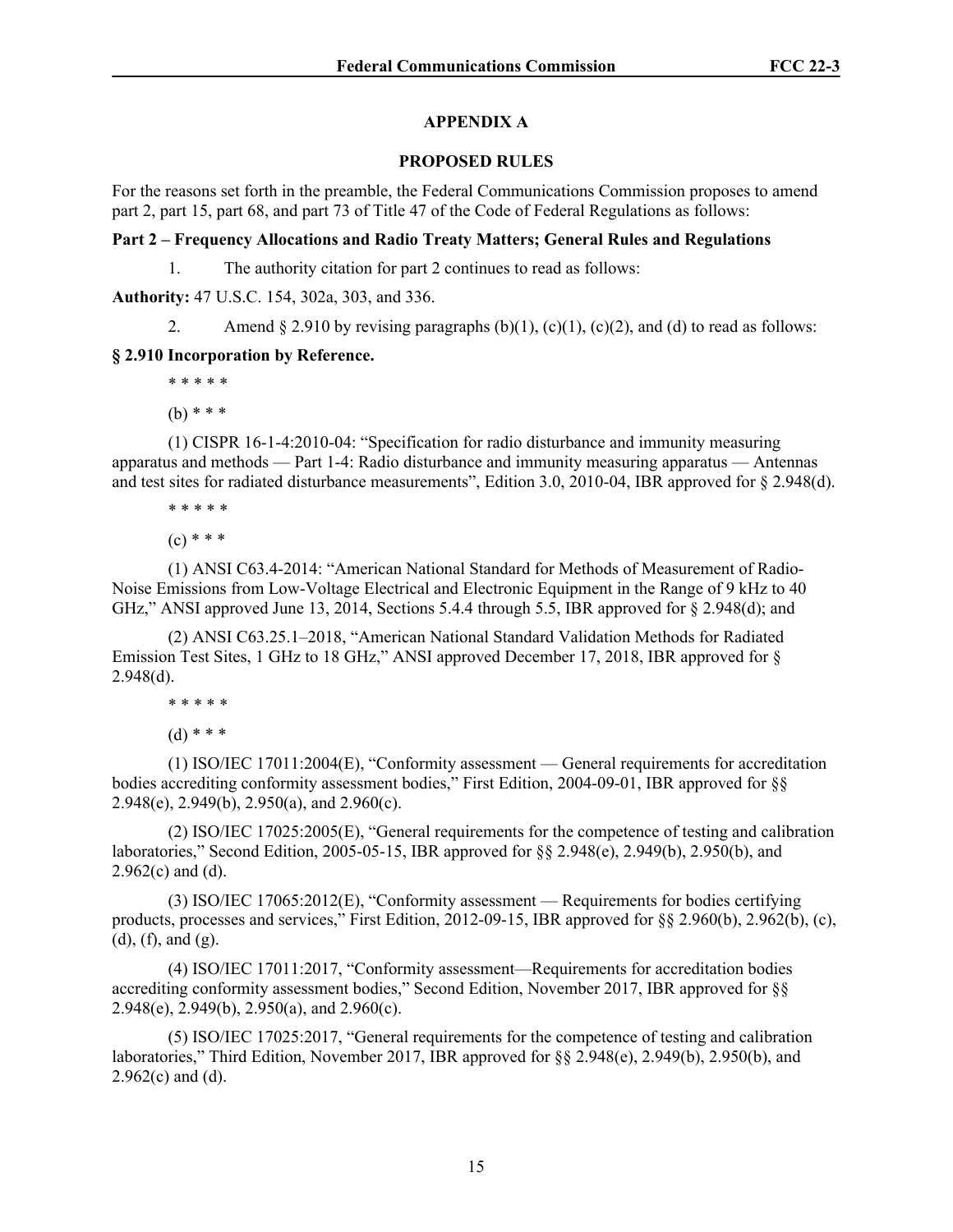3. Amend § 2.948 by revising paragraph (d) to read as follows:

### **§ 2.948 Measurement facilities.**

\* \* \* \* \*

(d) When the measurement method used requires the testing of radiated emissions on a validated test site, the site attenuation must comply with the requirements of sections 5.4.4 through 5.5 of the following procedure: ANSI C63.4–2014 (incorporated by reference, see § 2.910). Measurement facilities used to make radiated emission measurements from 30 MHz to 1 GHz must comply with the site validation requirements in ANSI C63.4–2014 (clause 5.4.4); for radiated emission measurements from 1 GHz to 18 GHz must comply with either the site validation requirement of ANSI C63.25.1-2018 or ANSI C63.4–2014 (clause 5.5.1 a) 1)), such that the site validation criteria called out in CISPR 16–1–4:2010–04 (incorporated by reference, see § 2.910) is met; for radiated emission measurements from 18 GHz to 40 GHz must comply with the site validation requirement of ANSI C63.4–2014 (clause 5.5.1 a) 1)), such that the site validation criteria called out in CISPR  $16-1-4:2010-04$  (incorporated by reference, see § 2.910) is met. Test site revalidation must occur on an interval not to exceed three years.

\* \* \* \* \*

4. Amend § 2.950 to read as follows:

#### **§ 2.950 Transition periods.**

(a) Prior to [INSERT DATE 2 YEARS AFTER EFFECTIVE DATE OF FINAL RULE], an organization accrediting the prospective accredited testing laboratory must be capable of meeting the requirements and conditions of ISO/IEC 17011:2004 (incorporated by reference, see [§ 2.910\)](http://www.westlaw.com/Link/Document/FullText?findType=L&pubNum=1000547&cite=47CFRS2.910&originatingDoc=N974C1681BFC811E7A33FF70D9438A2E3&refType=VP&originationContext=document&vr=3.0&rs=cblt1.0&transitionType=DocumentItem&contextData=(sc.Search)) or ISO/IEC 17011:2017 (incorporated by reference, see [§ 2.910](http://www.westlaw.com/Link/Document/FullText?findType=L&pubNum=1000547&cite=47CFRS2.910&originatingDoc=N974C1681BFC811E7A33FF70D9438A2E3&refType=VP&originationContext=document&vr=3.0&rs=cblt1.0&transitionType=DocumentItem&contextData=(sc.Search))). On or after [INSERT DATE 2 YEARS AFTER EFFECTIVE DATE OF FINAL RULE], an organization accrediting the prospective accredited testing laboratory must be capable of meeting the requirements and conditions of ISO/IEC 17011:2017 (incorporated by reference, see [§ 2.910\)](http://www.westlaw.com/Link/Document/FullText?findType=L&pubNum=1000547&cite=47CFRS2.910&originatingDoc=N974C1681BFC811E7A33FF70D9438A2E3&refType=VP&originationContext=document&vr=3.0&rs=cblt1.0&transitionType=DocumentItem&contextData=(sc.Search)).

(b) Prior to [INSERT DATE 2 YEARS AFTER EFFECTIVE DATE OF FINAL RULE], an organization accrediting the prospective accredited testing laboratory must be capable of meeting the requirements and conditions of ISO/IEC 17025:2005 (incorporated by reference, see [§ 2.910\)](http://www.westlaw.com/Link/Document/FullText?findType=L&pubNum=1000547&cite=47CFRS2.910&originatingDoc=N974C1681BFC811E7A33FF70D9438A2E3&refType=VP&originationContext=document&vr=3.0&rs=cblt1.0&transitionType=DocumentItem&contextData=(sc.Search)) or ISO/IEC 17025:2017 (incorporated by reference, see [§ 2.910](http://www.westlaw.com/Link/Document/FullText?findType=L&pubNum=1000547&cite=47CFRS2.910&originatingDoc=N974C1681BFC811E7A33FF70D9438A2E3&refType=VP&originationContext=document&vr=3.0&rs=cblt1.0&transitionType=DocumentItem&contextData=(sc.Search))). On or after [INSERT DATE 2 YEARS AFTER EFFECTIVE DATE OF FINAL RULE], an organization accrediting the prospective accredited testing laboratory must be capable of meeting the requirements and conditions of ISO/IEC 17025:2017 (incorporated by reference, see [§ 2.910\)](http://www.westlaw.com/Link/Document/FullText?findType=L&pubNum=1000547&cite=47CFRS2.910&originatingDoc=N974C1681BFC811E7A33FF70D9438A2E3&refType=VP&originationContext=document&vr=3.0&rs=cblt1.0&transitionType=DocumentItem&contextData=(sc.Search)).

(c) All radio frequency devices that were authorized under the verification or Declaration of Conformity procedures prior to November 2, 2017, must continue to meet all requirements associated with the applicable procedure that were in effect immediately prior to November 2, 2017. If any changes are made to such devices after November 2, 2018, the requirements associated with the Supplier's Declaration of Conformity apply.

## **Part 15 – Radio Frequency Devices**

5. The authority citation for part 15 continues to read as follows:

**Authority:** 47 U.S.C. 154, 302a, 303, 304, 307, 336, 544a, and 549.

6. Amend  $\S$  15.31 by revising paragraph (a)(3) to read as follows:

## **§ 15.31 Measurement standards.**

 $(a) * * *$ \* \* \* \* \*

(3) Other intentional radiators must be measured for compliance using the following procedure: ANSI C63.10 (incorporated by reference, see [§ 15.38](http://www.westlaw.com/Link/Document/FullText?findType=L&pubNum=1000547&cite=47CFRS15.38&originatingDoc=N66256E31BFBE11E7A542884314C00669&refType=VP&originationContext=document&vr=3.0&rs=cblt1.0&transitionType=DocumentItem&contextData=(sc.Search))).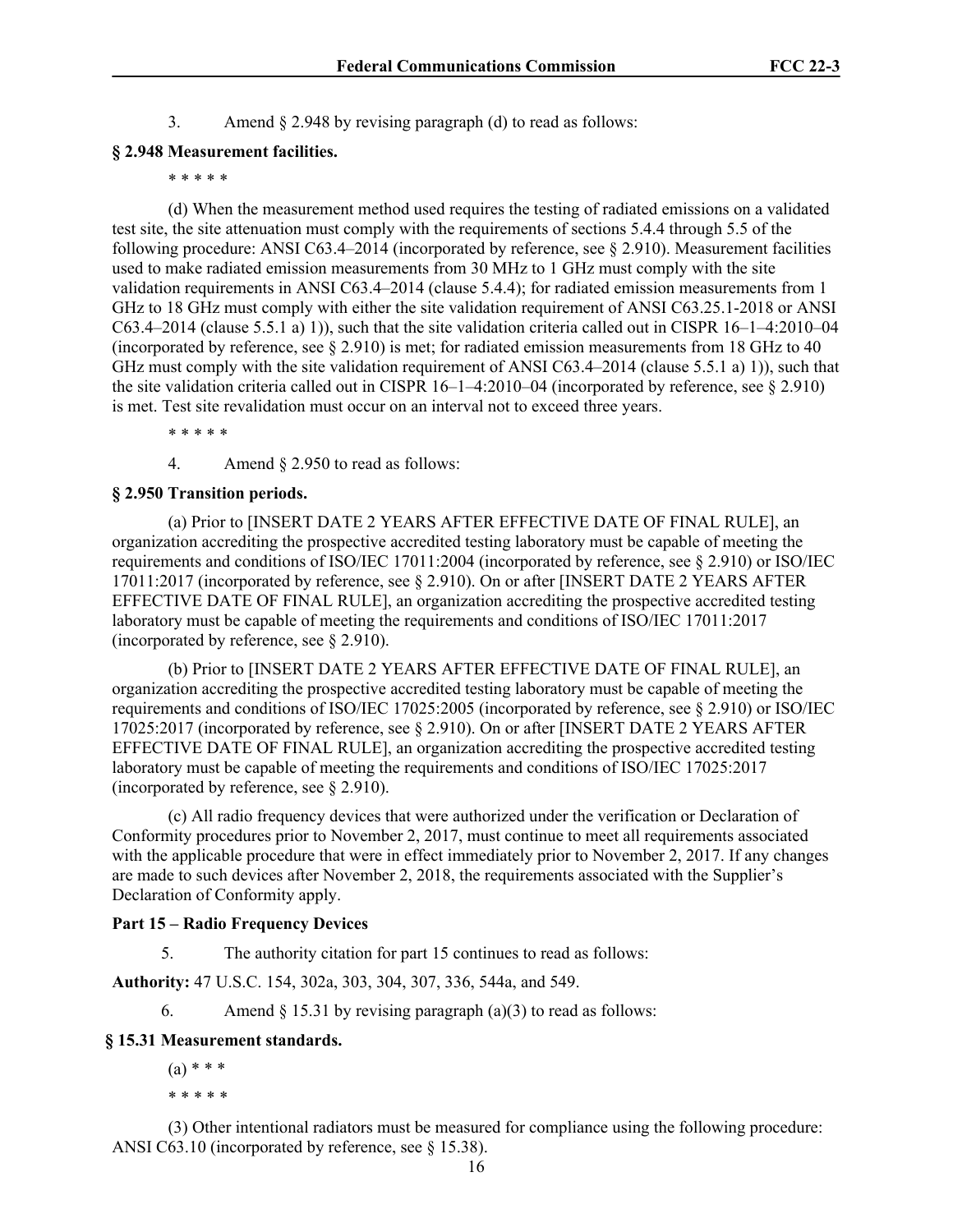\* \* \* \* \*

7. Amend § 15.37 by adding paragraph (r) to read as follows

**§ 15.37 Transition provisions for compliance with this part.** 

\* \* \* \* \*

(r) Prior to [INSERT DATE 2 YEARS AFTER EFFECTIVE DATE OF FINAL RULE], measurements for intentional radiators subject to section  $15.31(a)(3)$  chapter must be made using the procedures in ANSI C63.10–2013 or ANSI C63.10–2020 (incorporated by reference, see  $\S15.31(a)(3)$ ). On or after [INSERT DATE 2 YEARS AFTER EFFECTIVE DATE OF FINAL RULE], measurements for intentional radiators subject to part 15 of this chapter must be made using the procedures in ANSI C63.10–2020 (incorporated by reference, see  $\S$  15.31(a)(3)).

8. Amend  $\S 15.38$  by adding paragraph (g)(4) to read as follows:

# **§ 15.38 Incorporation by Reference.**

\* \* \* \* \*  $(g)$  \* \* \* \* \* \* \* \*

(4) ANSI C63.10–2020, "American National Standard of Procedures for Compliance Testing of Unlicensed Wireless Devices," ANSI approved January 29, 2021, IBR approved for [§ 15.31\(a\)\(3\).](http://www.westlaw.com/Link/Document/FullText?findType=L&pubNum=1000547&cite=47CFRS15.31&originatingDoc=N6C26A9B00D5011EBAB9CF7B76A3EEBC7&refType=VB&originationContext=document&vr=3.0&rs=cblt1.0&transitionType=DocumentItem&contextData=(sc.Search)#co_pp_28cc0000ccca6)

\* \* \* \* \*

# **Part 68 – Connection of Terminal Equipment to the Telephone Network**

9. The authority citation for part 68 continues to read as follows:

**Authority:** 47 U.S.C. 154, 303, and 610.

10. Amend § 68.160 by revising paragraph  $(c)(1)$  and adding paragraph  $(d)(2)(iii)$  to read as follows:

## **§ 68.160 Designation of Telecommunication Certification Bodies (TCBs).**

\* \* \* \* \*

 $(c)$  \* \* \*

(1) Prior to [INSERT DATE 2 YEARS AFTER EFFECTIVE DATE OF FINAL RULE], the organization accrediting the prospective telecommunication certification body must be capable of meeting the requirements and conditions of ISO/IEC 17011:2014 or ISO/IEC 17011:2017 (incorporated by reference). On or after [INSERT DATE 2 YEARS AFTER EFFECTIVE DATE OF FINAL RULE], the organization accrediting the prospective telecommunication certification body must be capable of meeting the requirements and conditions of ISO/IEC 17011:2017 (incorporated by reference).

\* \* \* \* \*

 $(d)$  \* \* \*

 $(2)$  \* \* \*

(iii) ISO/IEC 17011:2017, "Conformity assessment—Requirements for accreditation bodies accrediting conformity assessment bodies," Second Edition, November 2017, IBR approved for  $§68.160(c)$  $§68.160(c)$ .

11. Amend § 68.162 by revising paragraph (d)(1) and paragraph (i)(1)(i) to read as follows:

# **§ 68.162 Requirements for Telecommunication Certification Bodies.**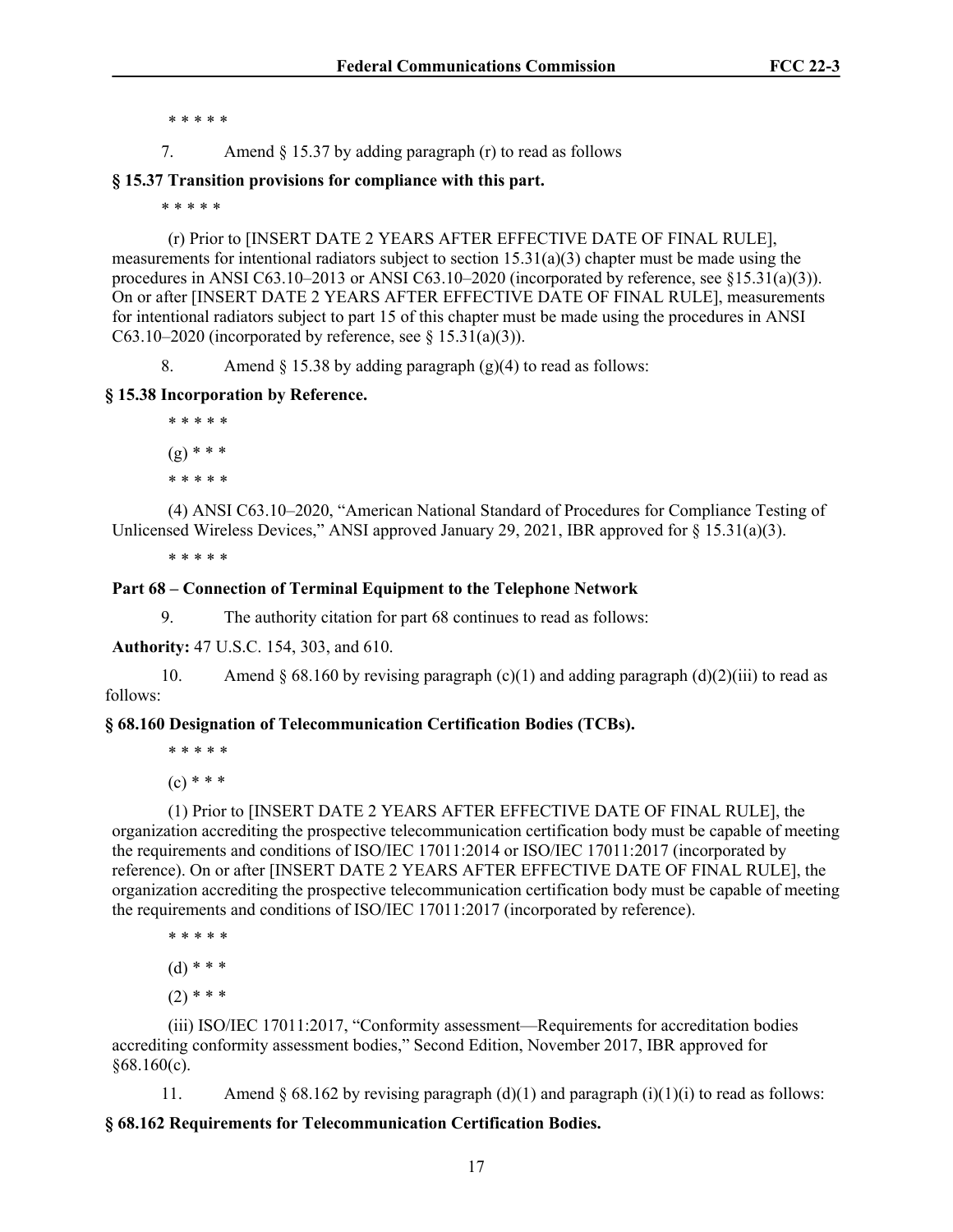- \* \* \* \* \*
- $(d)$  \* \* \*

(1) In accordance with the provisions of ISO/IEC 17065 the evaluation of a product, or a portion thereof, may be performed by bodies that meet the applicable requirements of ISO/IEC 17025 and ISO/IEC 17065, in accordance with the applicable provisions of ISO/IEC 17065, for external resources (outsourcing) and other relevant standards. Evaluation is the selection of applicable requirements and the determination that those requirements are met. Evaluation may be performed by using internal TCB resources or external (outsourced) resources.

\* \* \* \* \*

 $(i) * * *$ 

 $(1)$  \* \* \*

(i) ISO/IEC 17025:2017, "General requirements for the competence of testing and calibration laboratories," Third Edition, November 2017.

\* \* \* \* \*

#### **Part 73 – Radio Broadcast Services**

12. The authority citation for part 73 continues to read as follows:

**Authority:** 47 U.S.C. 154, 155, 301, 303, 307, 309, 310, 334, 336, 339.

13. Amend § 73.1660 by revising Note 1 to paragraph (a)(1) to read as follows:

#### **§ 73.1660 Acceptability of broadcast transmitters.**

\* \* \* \* \*

Note 1 to paragraph (a)(1): The verification procedure has been replaced by Supplier's Declaration of Conformity. AM, FM, and TV transmitters previously authorized under subpart J of part 2 of this chapter may remain in use. See § 2.950 of this chapter.

\* \* \* \* \*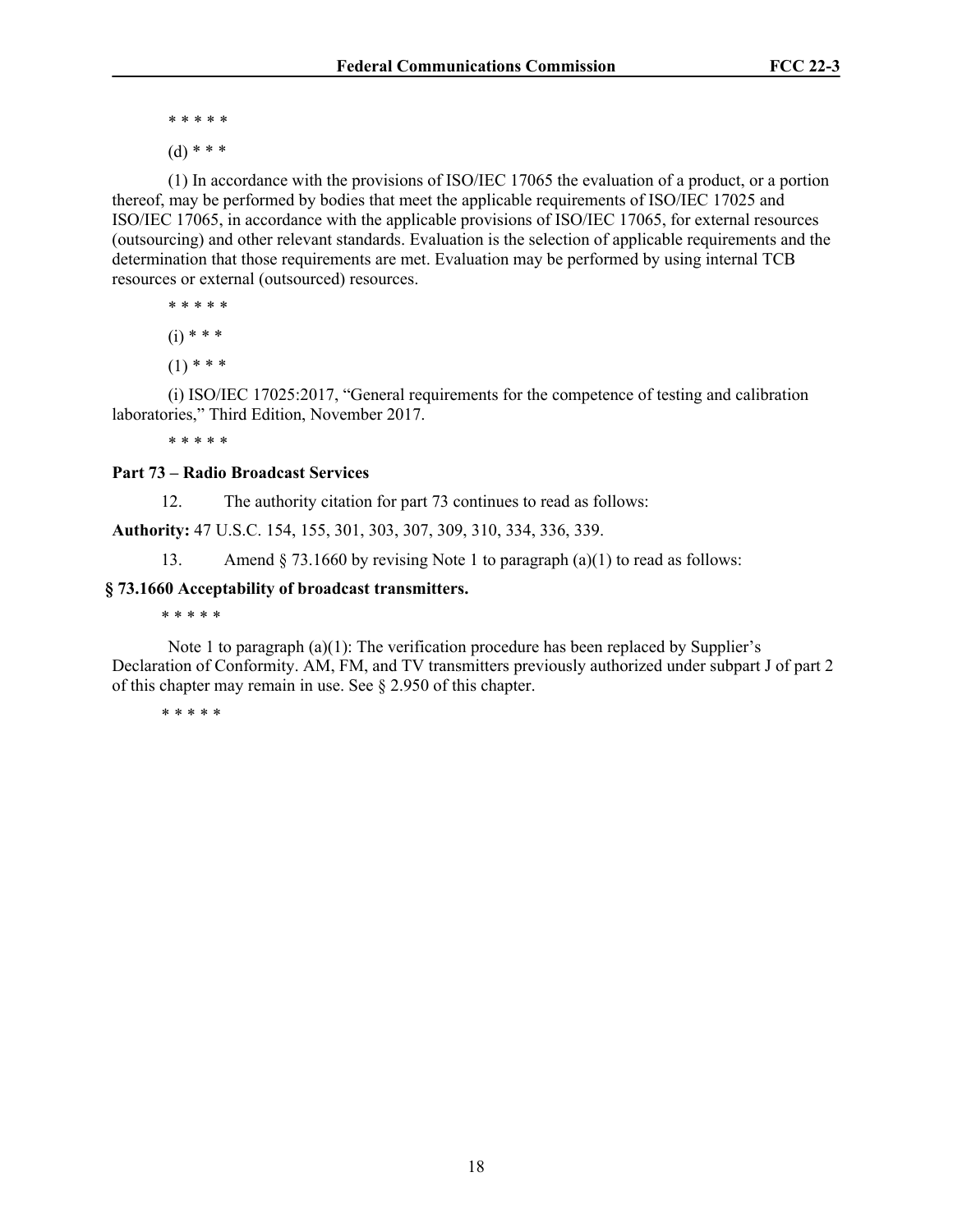# **APPENDIX B**

## **INITIAL REGULATORY FLEXIBILITY ANALYSIS**

1. As required by the Regulatory Flexibility Act of 1980, as amended  $(RFA)$ ,<sup>1</sup> the Commission has prepared this present Initial Regulatory Flexibility Analysis (IRFA) of the possible significant economic impact on a substantial number of small entities by the policies and rules proposed in this Notice of Proposed Rule Making (Notice). Written public comments are requested on this IRFA. Comments must be identified as responses to the IRFA and must be filed by the deadlines for comments on the Notice provided on page 1 of the item. The Commission will send a copy of the Notice, including this IRFA, to the Chief Counsel for Advocacy of the Small Business Administration (SBA).<sup>2</sup> In addition, the Notice and IRFA (or summaries thereof) will be published in the Federal Register.<sup>3</sup>

## **A. Need for, and Objectives of, the Proposed Rules**

2. The Commission's proposals are targeted updates to our rules limited to the incorporation by reference (IBR) of standards that are associated with equipment authorization and the certification of Telecommunication Certification Bodies (TCBs). IBR is the process that federal agencies use when referring to materials published elsewhere to give those materials the same force and effect of law in the Code of Federal Regulations as if the materials' text had actually been published in the Federal Register. By using IBR, we are able to give effect to technical instructions, testing methodologies, and other process documents that are developed and owned by standards development organizations. Referencing these documents in our rules substantially reduces the volume of material and also permits us to more efficiently implement updated standards because we only have to update our reference instead of making substantial modifications to our rules.

3. In this Notice, we address two petitions filed by the American National Standards Institute, Accredited Standards Committee (ASC) C63: one seeking to reference a new standard in our rules pertaining to test site validation; and one proposing to incorporate a newer version of a currently referenced standard that addresses a variety of compliance testing requirements. We also update and clarify the status of two standards for which OET previously sought comment by proposing to update an accreditation standard for testing and calibration laboratories. Specifically, to maintain the high level of compliance and minimal interference from RF devices. It's essential that our equipment authorization (EA) program incorporates current applicable compliance standards. Therefore, the Commission proposes to modify certain Commission rules to reflect more recent standards that apply to the EA testing procedures and the accredited TCB entities responsible for assessing and conducting the measurements necessary to demonstrate compliance with the Commission's RF device rules.

## **B. Legal Basis**

4. The proposed action is taken pursuant to sections 4(i), 301, 302, and 303 of the Communications Act of 1934, as amended, 47 U.S.C. §§ 154(i), 301, 302a, 303, and sections 1.407 and 1.411 of the Commission's rules, 47 CFR §§ 1.407, 1.411.

## **C. Description and Estimate of the Number of Small Entities to Which the Proposed Rules Would Apply**

5. The RFA directs agencies to provide a description of, and where feasible, an estimate of the number of small entities that may be affected by the proposed rules, if adopted.<sup>4</sup> The RFA generally

 $25$  U.S.C.  $\S$  603(a).

 $35$  U.S.C.  $\S$  603(a).

 $45$  U.S.C. § 603(b)(3).

<sup>1</sup> 5 U.S.C. § 603. The RFA, 5 U.S.C. § 601 – 612, has been amended by the Small Business Regulatory Enforcement Fairness Act of 1996 (SBREFA), Pub. L. No. 104-121, Title II, 110 Stat. 857 (1996).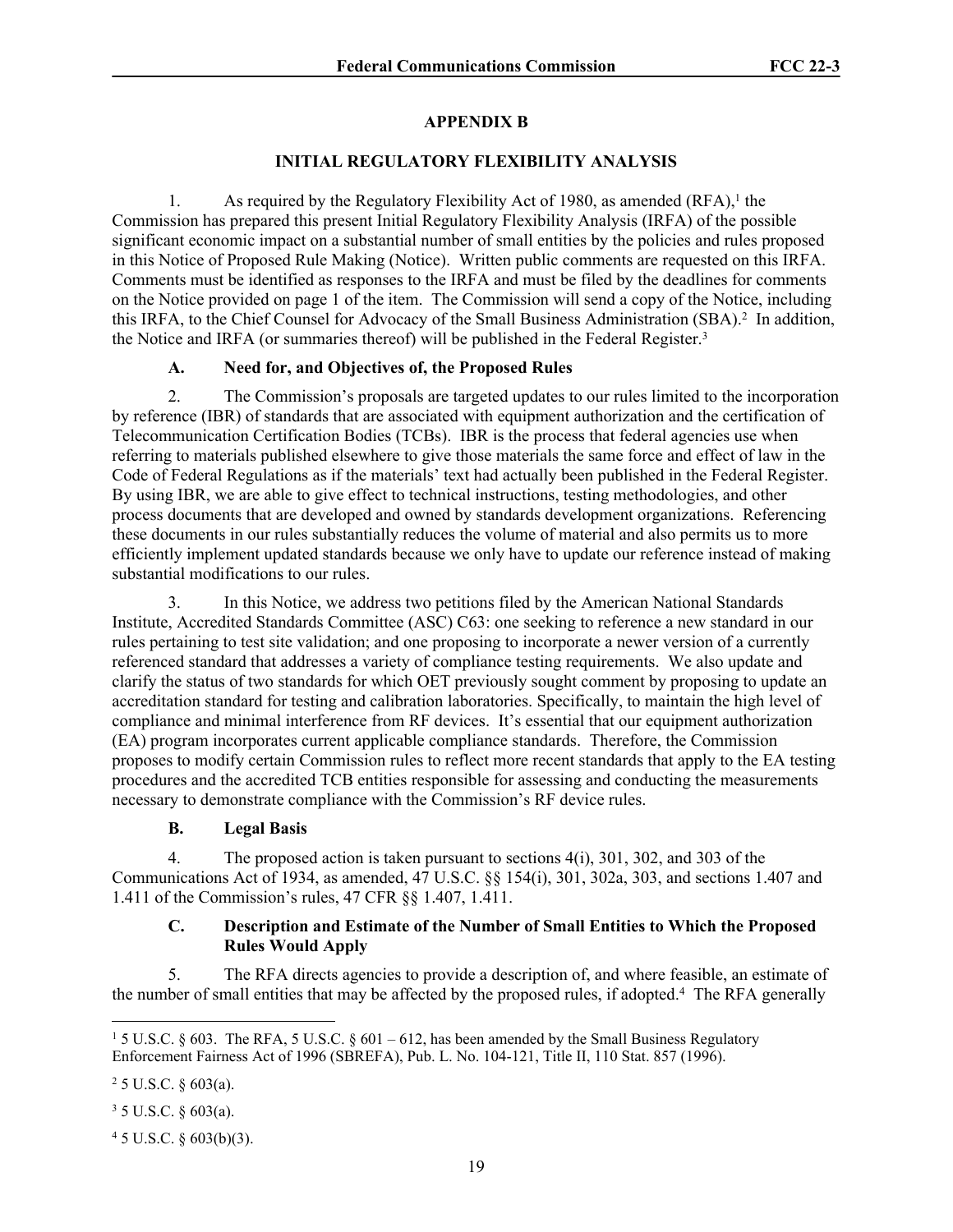defines the term "small entity" as having the same meaning as the terms "small business," "small organization," and "small governmental jurisdiction."<sup>5</sup> In addition, the term "small business" has the same meaning as the term "small business concern" under the Small Business Act.<sup>6</sup> A "small business concern" is one which: (1) is independently owned and operated; (2) is not dominant in its field of operation; and (3) satisfies any additional criteria established by the Small Business Administration  $(SBA).<sup>7</sup>$ 

6. *Small Businesses, Small Organizations, and Small Governmental Jurisdictions.*Our actions, over time, may affect small entities that are not easily categorized at present. We therefore describe here, at the outset, three broad groups of small entities that could be directly affected herein.<sup>8</sup> First, while there are industry specific size standards for small businesses that are used in the regulatory flexibility analysis, according to data from the Small Business Administration's (SBA) Office of Advocacy, in general a small business is an independent business having fewer than 500 employees.<sup>9</sup> These types of small businesses represent 99.9% of all businesses in the United States, which translates to 31.7 million businesses.<sup>10</sup>

7. Next, the type of small entity described as a "small organization" is generally "any notfor-profit enterprise which is independently owned and operated and is not dominant in its field."<sup>11</sup> The Internal Revenue Service (IRS) uses a revenue benchmark of \$50,000 or less to delineate its annual electronic filing requirements for small exempt organizations.<sup>12</sup> Nationwide, for tax year 2018, there were approximately 571,709 small exempt organizations in the U.S. reporting revenues of \$50,000 or less according the registration and tax data for exempt organizations available from the IRS.<sup>13</sup>

8. Finally, the small entity described as a "small governmental jurisdiction" is defined generally as "governments of cities, towns, townships, villages, school districts, or special districts, with a

6 5 U.S.C. § 601(3) (incorporating by reference the definition of "small-business concern" in the Small Business Act, 15 U.S.C.  $\S 632$ ). Pursuant to 5 U.S.C.  $\S 601(3)$ , the statutory definition of a small business applies "unless an agency, after consultation with the Office of Advocacy of the Small Business Administration and after opportunity for public comment, establishes one or more definitions of such term which are appropriate to the activities of the agency and publishes such definition(s) in the Federal Register."

7 15 U.S.C. § 632.

<sup>8</sup> *See* 5 U.S.C. § 601(3)–(6).

<sup>9</sup> *See* SBA, Office of Advocacy, *What's New With Small Business?*, https://cdn.advocacy.sba.gov/wpcontent/uploads/2020/11/05122043/Small-Business-FAQ-2020.pdf (October 2020).

<sup>10</sup> *Id*.

 $11$  5 U.S.C. § 601(4).

<sup>12</sup> The IRS benchmark is similar to the population of less than 50,000 benchmark in 5 U.S.C  $\frac{8601(5)}{12}$  that is used to define a small governmental jurisdiction. Therefore, the IRS benchmark has been used to estimate the number of small organizations in this small entity description. S*ee* Annual Electronic Filing Requirement for Small Exempt Organizations — Form 990-N (e-Postcard), "Who must file,"

[https://www.irs.gov/charities-non-profits/annual-electronic-filing-requirement-for-small-exempt-organizations](https://www.irs.gov/charities-non-profits/annual-electronic-filing-requirement-for-small-exempt-organizations-form-990-n-e-postcard)[form-990-n-e-postcard](https://www.irs.gov/charities-non-profits/annual-electronic-filing-requirement-for-small-exempt-organizations-form-990-n-e-postcard). We note that the IRS data does not provide information on whether a small exempt organization is independently owned and operated or dominant in its field.

<sup>13</sup> *See* Exempt Organizations Business Master File Extract (EO BMF), "CSV Files by Region," [https://www.irs.gov/charities-non-profits/exempt-organizations-business-master-file-extract-eo-bmf.](https://www.irs.gov/charities-non-profits/exempt-organizations-business-master-file-extract-eo-bmf) The IRS Exempt Organization Business Master File (EO BMF) Extract provides information on all registered taxexempt/non-profit organizations. The data utilized for purposes of this description was extracted from the IRS EO BMF data for Region 1-Northeast Area (76,886), Region 2-Mid-Atlantic and Great Lakes Areas (221,121), and Region 3-Gulf Coast and Pacific Coast Areas (273,702) which includes the continental U.S., Alaska, and Hawaii. This data does not include information for Puerto Rico.

 $55$  U.S.C.  $\S$  601(6).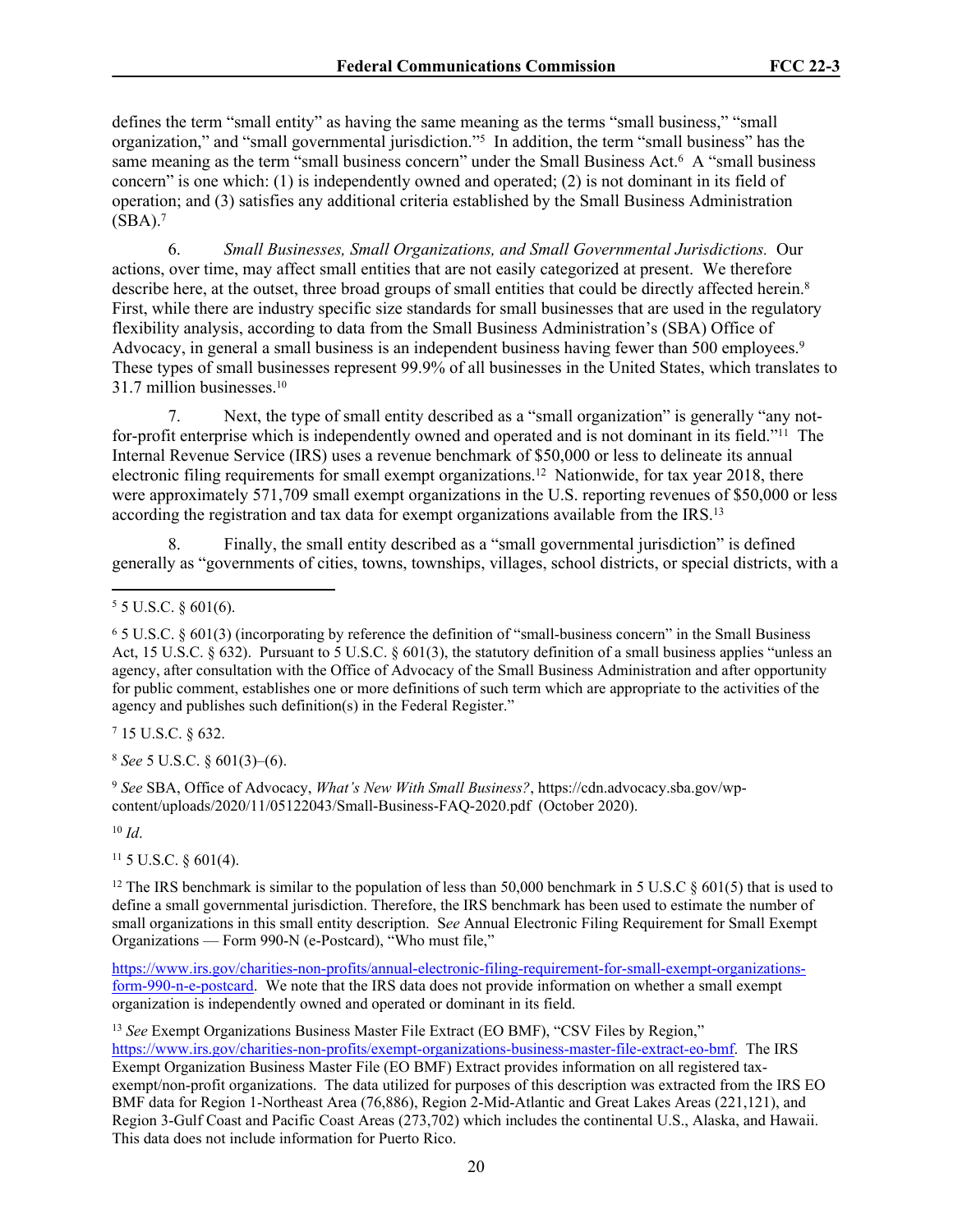population of less than fifty thousand."<sup>14</sup> U.S. Census Bureau data from the 2017 Census of Governments<sup>15</sup> indicate that there were 90,075 local governmental jurisdictions consisting of general purpose governments and special purpose governments in the United States.<sup>16</sup> Of this number there were  $36,931$  general purpose governments (county,<sup>17</sup> municipal, and town or township<sup>18</sup>) with populations less than 50,000 and 12,040 special purpose governments – independent school districts19 with enrollment populations of less than 50,000.20 Accordingly, based on the 2017 U.S. Census of Governments data, we estimate that at least 48,971 entities fall into the category of "small governmental jurisdictions."<sup>21</sup>

9. *Radio Frequency Equipment Manufacturers (RF Manufacturers)*. Neither the Commission nor the SBA has developed a small business size standard applicable to Radio Frequency Equipment Manufacturers (RF Manufacturers). There are several analogous SBA small entity categories applicable to RF Manufacturers—Fixed Microwave Services, Other Communications Equipment Manufacturing, and Radio and Television Broadcasting and Wireless Communications Equipment Manufacturing. A description of these small entity categories and the small business size standards under the SBA rules are detailed below.

<sup>17</sup> *See id.* at Table 5. County Governments by Population-Size Group and State: 2017 [CG1700ORG05]. <https://www.census.gov/data/tables/2017/econ/gus/2017-governments.html>. There were 2,105 county governments with populations less than 50,000. This category does not include subcounty (municipal and township) governments.

<sup>18</sup> *See id.* at Table 6. Subcounty General-Purpose Governments by Population-Size Group and State: 2017 [CG1700ORG06]. [https://www.census.gov/data/tables/2017/econ/gus/2017-governments.html.](https://www.census.gov/data/tables/2017/econ/gus/2017-governments.html) There were 18,729 municipal and 16,097 town and township governments with populations less than 50,000.

<sup>19</sup> *See id.* at Table 10. Elementary and Secondary School Systems by Enrollment-Size Group and State: 2017 [CG1700ORG10]. [https://www.census.gov/data/tables/2017/econ/gus/2017-governments.html.](https://www.census.gov/data/tables/2017/econ/gus/2017-governments.html) There were 12,040 independent school districts with enrollment populations less than 50,000. *See also* Table 4. Special-Purpose Local Governments by State Census Years 1942 to 2017 [CG1700ORG04], CG1700ORG04 Table Notes\_Special Purpose Local Governments by State\_Census Years 1942 to 2017.

<sup>20</sup> While the special purpose governments category also includes local special district governments, the 2017 Census of Governments data does not provide data aggregated based on population size for the special purpose governments category. Therefore, only data from independent school districts is included in the special purpose governments category.

 $2<sup>1</sup>$  This total is derived from the sum of the number of general purpose governments (county, municipal and town or township) with populations of less than 50,000 (36,931) and the number of special purpose governments independent school districts with enrollment populations of less than 50,000 (12,040), from the 2017 Census of Governments - Organizations Tables 5, 6, and 10.

 $14$  5 U.S.C. § 601(5).

<sup>&</sup>lt;sup>15</sup> *See* 13 U.S.C. § 161. The Census of Governments survey is conducted every five (5) years compiling data for years ending with "2" and "7." *See also* Census of Governments, [https://www.census.gov/programs](https://www.census.gov/programs-surveys/cog/about.html)[surveys/cog/about.html.](https://www.census.gov/programs-surveys/cog/about.html)

<sup>16</sup> *See* U.S. Census Bureau, 2017 Census of Governments – Organization Table 2. Local Governments by Type and State: 2017 [CG1700ORG02]. <https://www.census.gov/data/tables/2017/econ/gus/2017-governments.html>. Local governmental jurisdictions are made up of general purpose governments (county, municipal and town or township) and special purpose governments (special districts and independent school districts). *See also* Table 2. CG1700ORG02 Table Notes\_Local Governments by Type and State\_2017.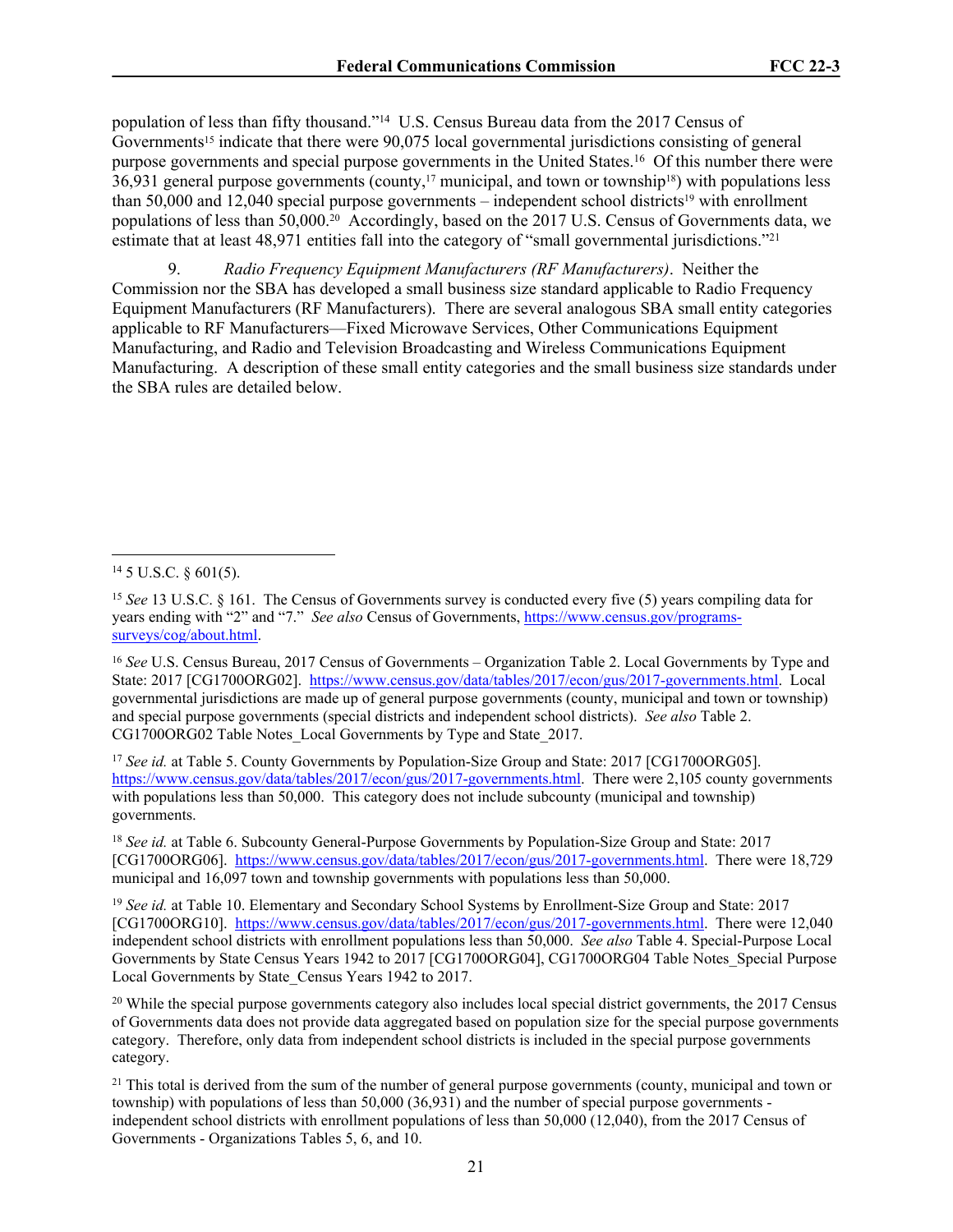10. *Fixed Microwave Services.* Microwave services include common carrier,22 privateoperational fixed,23 and broadcast auxiliary radio services.24 They also include the Upper Microwave Flexible Use Service<sup>25</sup>, Millimeter Wave Service<sup>26</sup>, Local Multipoint Distribution Service (LMDS),<sup>27</sup> the Digital Electronic Message Service (DEMS),<sup>28</sup> and the 24 GHz Service,<sup>29</sup> where licensees can choose between common carrier and non-common carrier status.30 There are approximately 66,680 common carrier fixed licensees, 69,360 private and public safety operational-fixed licensees, 20,150 broadcast auxiliary radio licensees, 411 LMDS licenses, 33 24 GHz DEMS licenses, 777 39 GHz licenses, and five 24 GHz licenses, and 467 Millimeter Wave licenses in the microwave services.<sup>31</sup> The Commission has not yet defined a small business with respect to microwave services. The closest applicable SBA category is Wireless Telecommunications Carriers (except Satellite)32 and the appropriate size standard for this category under SBA rules is that such a business is small if it has 1,500 or fewer employees.33 For this industry, U.S. Census Bureau data for 2012 show that there were 967 firms that operated for the entire year.34 Of this total, 955 firms had employment of 999 or fewer employees and 12 had employment of 1000 employees or more.35 Thus under this SBA category and the associated size standard, the Commission estimates that a majority of fixed microwave service licensees can be considered small.

11. The Commission does not have data specifying the number of these licensees that have more than 1,500 employees, and thus is unable at this time to estimate with greater precision the number of fixed microwave service licensees that would qualify as small business concerns under the SBA's small business size standard. Consequently, the Commission estimates that there are up to 36,708 common carrier fixed licensees and up to 59,291 private operational-fixed licensees and broadcast auxiliary radio licensees in the microwave services that may be small and may be affected by the rules and policies discussed herein. We note, however, that the common carrier microwave fixed licensee category does include some large entities.

<sup>25</sup> *See* 47 CFR part 30*.*

<sup>31</sup> These statistics are based on a review of the Universal Licensing System on September 22, 2015.

<sup>32</sup> *See* U.S. Census Bureau, *2017 NAICS Definition, "517312 Wireless Telecommunications Carriers* (*except Satellite*)," [https://www.census.gov/naics/?input=517312&year=2017&details=517312.](https://www.census.gov/naics/?input=517312&year=2017&details=517312)

<sup>33</sup> *See* 13 CFR § 121.201, NAICS Code 517312 (previously 517210).

<sup>34</sup> *See* U.S. Census Bureau, *2012 Economic Census of the United States*, Table ID: EC1251SSSZ5*, Information: Subject Series, Estab and Firm Size: Employment Size of Firms for the U.S.: 2012,* NAICS Code 517210, [https://data.census.gov/cedsci/table?text=EC1251SSSZ5&n=517210&tid=ECNSIZE2012.EC1251SSSZ5&hidePrev](https://data.census.gov/cedsci/table?text=EC1251SSSZ5&n=517210&tid=ECNSIZE2012.EC1251SSSZ5&hidePreview=false&vintage=2012) [iew=false&vintage=2012.](https://data.census.gov/cedsci/table?text=EC1251SSSZ5&n=517210&tid=ECNSIZE2012.EC1251SSSZ5&hidePreview=false&vintage=2012)

<sup>35</sup> *Id*. The available U.S. Census Bureau data does not provide a more precise estimate of the number of firms that meet the SBA size standard.

<sup>22</sup> *See* 47 CFR part 101, subparts C and I.

<sup>23</sup> *See* 47 CFR part 101, subparts C and H.

<sup>24</sup> Auxiliary Microwave Service is governed by part 74 of title 47 of the Commission's Rules. *See* 47 CFR part 74. Available to licensees of broadcast stations and to broadcast and cable network entities, broadcast auxiliary microwave stations are used for relaying broadcast television signals from the studio to the transmitter, or between two points such as a main studio and an auxiliary studio. The service also includes mobile TV pickups, which relay signals from a remote location back to the studio.

<sup>26</sup> *See* 47 CFR part 101, subpart Q.

<sup>27</sup> *See* 47 CFR part 101, subpart L.

<sup>28</sup> *See* 47 CFR part 101, subpart G.

<sup>29</sup> *See id*.

<sup>30</sup> *See* 47 CFR §§ 101.533, 101.1017.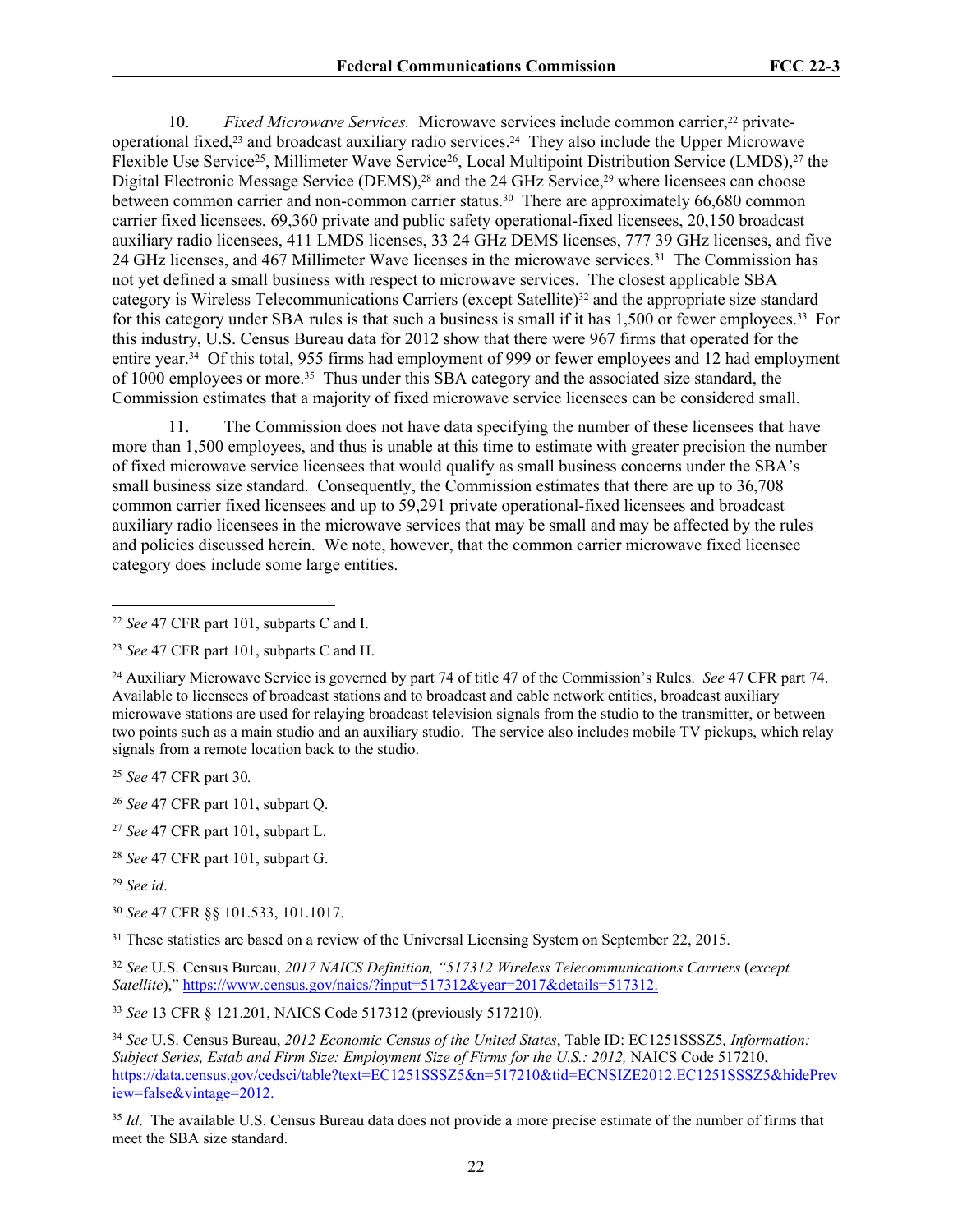12. *Other Communications Equipment Manufacturing*. This industry comprises establishments primarily engaged in manufacturing communications equipment (except telephone apparatus, and radio and television broadcast, and wireless communications equipment).36 Examples of such manufacturing include fire detection and alarm systems manufacturing, intercom systems and equipment manufacturing, and signals (e.g., highway, pedestrian, railway, traffic) manufacturing.<sup>37</sup> The SBA has established a size standard for this industry as all such firms having 750 or fewer employees.<sup>38</sup> U.S. Census Bureau data for 2012 show that 383 establishments operated in that year.<sup>39</sup> Of that number, 379 operated with fewer than 500 employees and 4 had 500 to 999 employees.40 Based on this data, we conclude that the majority of Other Communications Equipment Manufacturers are small.

13. *Radio and Television Broadcasting and Wireless Communications Equipment Manufacturing*. This industry comprises establishments primarily engaged in manufacturing radio and television broadcast and wireless communications equipment.41 Examples of products made by these establishments are: transmitting and receiving antennas, cable television equipment, GPS equipment, pagers, cellular phones, mobile communications equipment, and radio and television studio and broadcasting equipment.42 The SBA has established a size standard for this industry of 1,250 employees or less.43 U.S. Census Bureau data for 2012 show that 841 establishments operated in this industry in that year.44 Of that number, 828 establishments operated with fewer than 1,000 employees, 7 establishments operated with between 1,000 and 2,499 employees and 6 establishments operated with 2,500 or more employees.45 Based on this data, we conclude that a majority of manufacturers in this industry are small.

## **D. Description of Projected Reporting, Recordkeeping, and Other Compliance Requirements for Small Entities**

14. The Commission's equipment authorization rules incorporate by reference various standards<sup>46</sup> that have been established by standards-setting bodies including, but not limited to, the

<sup>37</sup> *Id.*

<sup>38</sup> *See* 13 CFR 121.201, NAICS Code 334290.

<sup>39</sup> *See* U.S. Census Bureau, *2012 Economic Census of the United States*, Table ID: EC1231SG2, *Manufacturing: Summary Series: General Summary: Industry Statistics for Subsectors and Industries by Employment Size: 2012,* NAICS Code 334290,

[https://data.census.gov/cedsci/table?text=EC1231SG2&n=334290&tid=ECNSIZE2012.EC1231SG2&hidePreview=](https://data.census.gov/cedsci/table?text=EC1231SG2&n=334290&tid=ECNSIZE2012.EC1231SG2&hidePreview=false&vintage=2012) [false&vintage=2012.](https://data.census.gov/cedsci/table?text=EC1231SG2&n=334290&tid=ECNSIZE2012.EC1231SG2&hidePreview=false&vintage=2012)

<sup>40</sup> *Id.* The available U.S. Census Bureau data does not provide a more precise estimate of the number of firms that meet the SBA size standard.

<sup>41</sup> *See* U.S. Census Bureau, *2017 NAICS Definition*, "*334220 Radio and Television Broadcasting and Wireless Communications Equipment Manufacturing,*"

<https://www.census.gov/naics/?input=334220&year=2017&details=334220>*.*

<sup>42</sup> *Id.*

<sup>43</sup> *See* 13 CFR § 121.201, NAICS Code 334220.

<sup>44</sup> *See* U.S. Census Bureau, *2012 Economic Census of the United States*, Table ID: EC1231SG2, *Manufacturing: Summary Series: General Summary: Industry Statistics for Subsectors and Industries by Employment Size: 2012*, NAICS Code 334220,

[https://data.census.gov/cedsci/table?text=EC1231SG2&n=334220&tid=ECNSIZE2012.EC1231SG2&hidePreview=](https://data.census.gov/cedsci/table?text=EC1231SG2&n=334220&tid=ECNSIZE2012.EC1231SG2&hidePreview=false) [false.](https://data.census.gov/cedsci/table?text=EC1231SG2&n=334220&tid=ECNSIZE2012.EC1231SG2&hidePreview=false)

<sup>45</sup> *Id.* The available U.S. Census Bureau data does not provide a more precise estimate of the number of firms that meet the SBA size standard.

<sup>46</sup> *See*, *e.g.*, 47 CFR §§ 2.910, 2.950, 15.38.

<sup>36</sup> *See* U.S. Census Bureau, *2017 NAICS Definitions, "334290 Other Communications Equipment Manufacturing,*" <https://www.census.gov/naics/?input=334290&year=2017&details=334290>*.*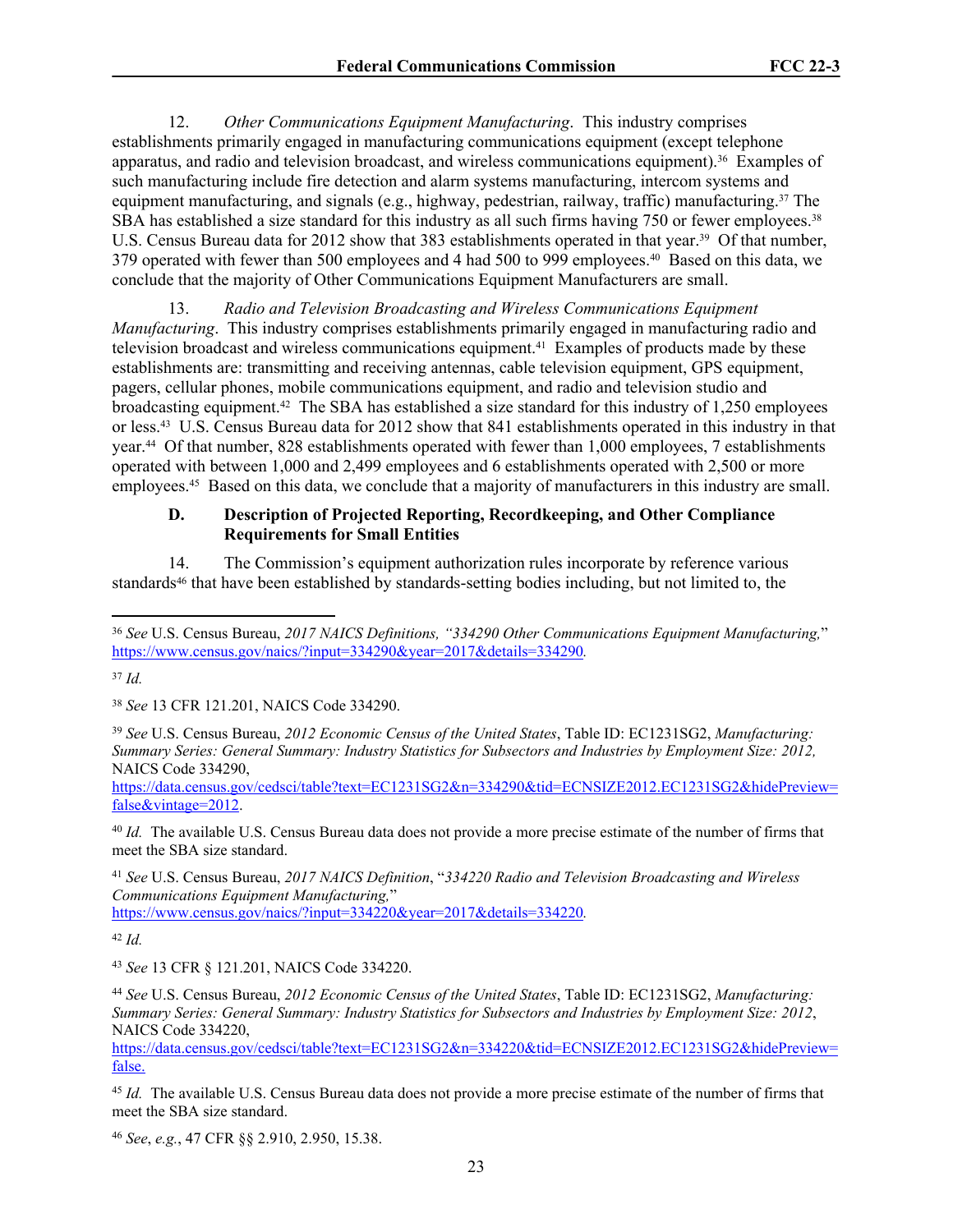American National Standards Institute, Accredited Standards Committee (ASC) C63;<sup>47</sup> the International Organization for Standardization; and the International Electrotechnical Commission.48 Compliance testing is central to the equipment authorization program. Section 2.947 of the Commission's rules requires test data be measured in accordance with one of three types of standards and measurement procedures, including "[t]hose acceptable to the Commission and published by national engineering societies such as the Electronic Industries Association, the Institute of Electrical and Electronic[s] Engineers, Inc., and the American National Standards Institute."<sup>49</sup> Accordingly, we have incorporated by reference such standards into our rules when appropriate; use of these standards is intended to ensure the integrity of the measurement data associated with an equipment authorization.

15. In this Notice, we propose to update part 2 of the Commission's rules which contains requirements that applications for RF devices subject to the certification requirements must be filed with, and approved by, an accredited TCB. Additionally, terminal equipment intended for connection to the public switched telephone network must be subject to certification by a TCB or the Supplier's Declaration of Conformity (SDOC). Compliance testing data associated with an application for certification must be obtained from a testing laboratory that has been accredited in accordance with the Commission's rules.<sup>50</sup> An entity seeking to be recognized by the Commission as an accreditation body for test laboratories must demonstrate that it complies with applicable ISO and IEC standards for recognizing such bodies and that it is competent in assessing test laboratories to perform measurements in support of the applicable FCC technical regulations.<sup>51</sup>

## **E. Steps Taken to Minimize the Significant Economic Impact on Small Entities, and Significant Alternatives Considered**

16. The RFA requires an agency to describe any significant, specifically small business, alternatives that it has considered in reaching its proposed approach, which may include the following four alternatives (among others): "(1) the establishment of differing compliance or reporting requirements or timetables that take into account the resources available to small entities; (2) the clarification, consolidation, or simplification of compliance and reporting requirements under the rule for such small entities; (3) the use of performance rather than design standards; and (4) an exemption from coverage of the rule, or any part thereof, for such small entities."<sup>52</sup>

17. In this proceeding, our proposals are consistent with (1), in that our goal is to seek comment on targeted updates to our rules to incorporate four new and updated standards that are integral to the testing of equipment and accreditation of laboratories that test RF devices. In response to advancements in technologies and measurement capabilities, standards bodies periodically update their standards or adopt new standards to reflect best practices. Our proposals here are based on such developments, as further informed by petitions for rulemaking filed with the Commission.

<sup>47</sup> American National Standards Institute, Accredited Standards Committee (ASC) C63 is a standards organization that is responsible for developing electromagnetic compatibility (EMC) measurement standards and testing procedures. ASC C63's standards are published by the American National Standards Institute under the ANSI nomenclature. The Commission's rules have referenced various versions of ASC C63-originated standards for more than a quarter century.

<sup>48</sup> The International Organization for Standardization (ISO) is an independent, non-governmental international organization that develops voluntary international standards, see <https://www.iso.org/home.html>. The International Electrotechnical Commission (IEC) develops international standards for all electrical, electronic, and related technologies. *See* [https://www.iec.ch.](https://www.iec.ch)

<sup>49</sup> 47 CFR § 2.947(a)(2).

<sup>50</sup> 47 CFR § 2.948(a).

<sup>51</sup> 47 CFR § 2.949.

<sup>52 5</sup> U.S.C. § 603(c)(1) – (c)(4).